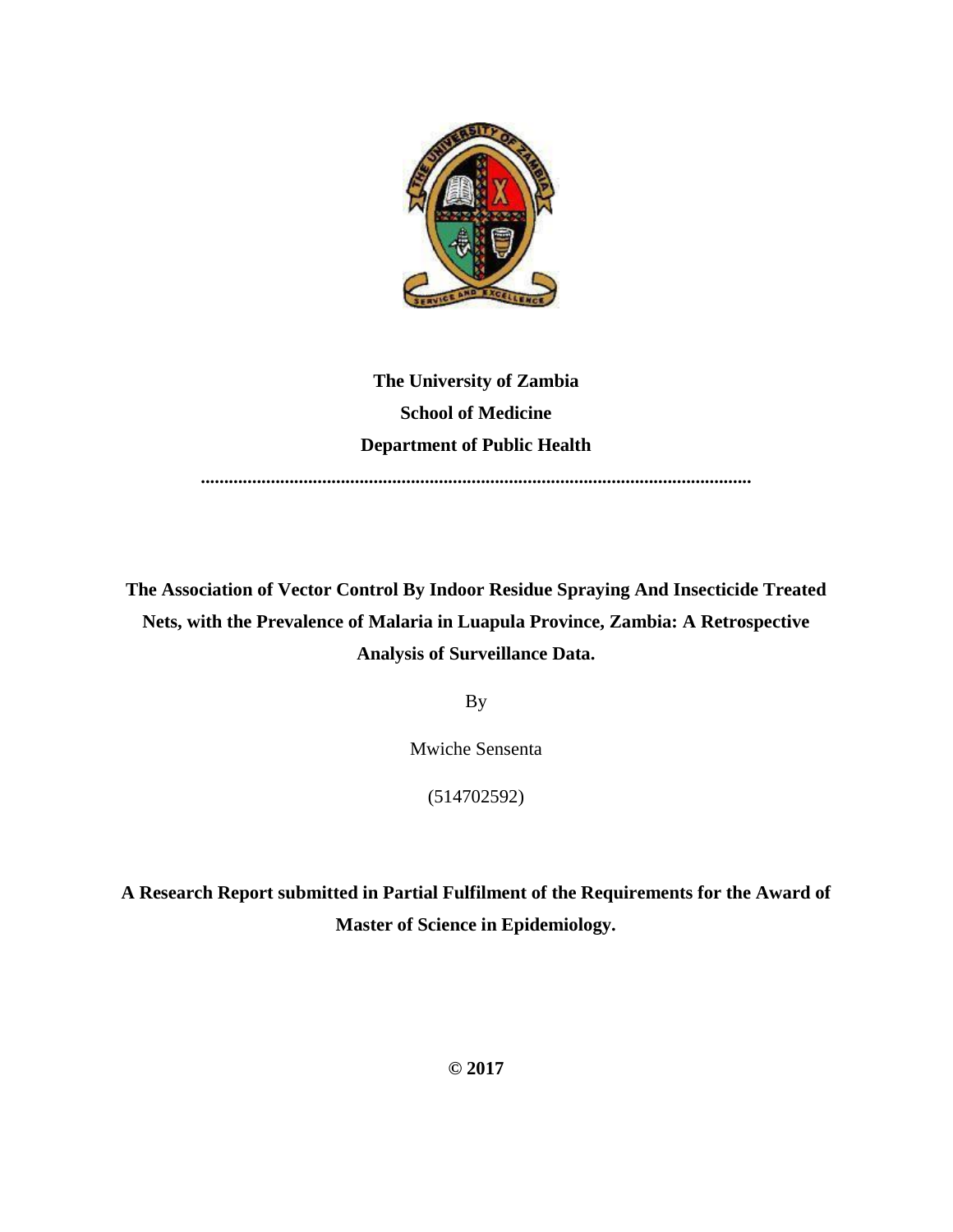### **ACKNOWLEDGEMENTS**

I would love to say thank you to my supervisors, Dr. B. Mudenda and Ms. L. Sitali for their valuable and professional guidance throughout the study.

A special thanks to the Ministry of Health for giving me access to their malaria data and additional relevant documents.

Also, my thanks go to the National malaria control centre for their input at every stage of the research.

I am grateful to Dr. B. Hamainza for National Malaria control centre for his assistance in statistical analysis and interpretation of data.

Lastly I thank my family and friends for their continued support and encouragement during the study.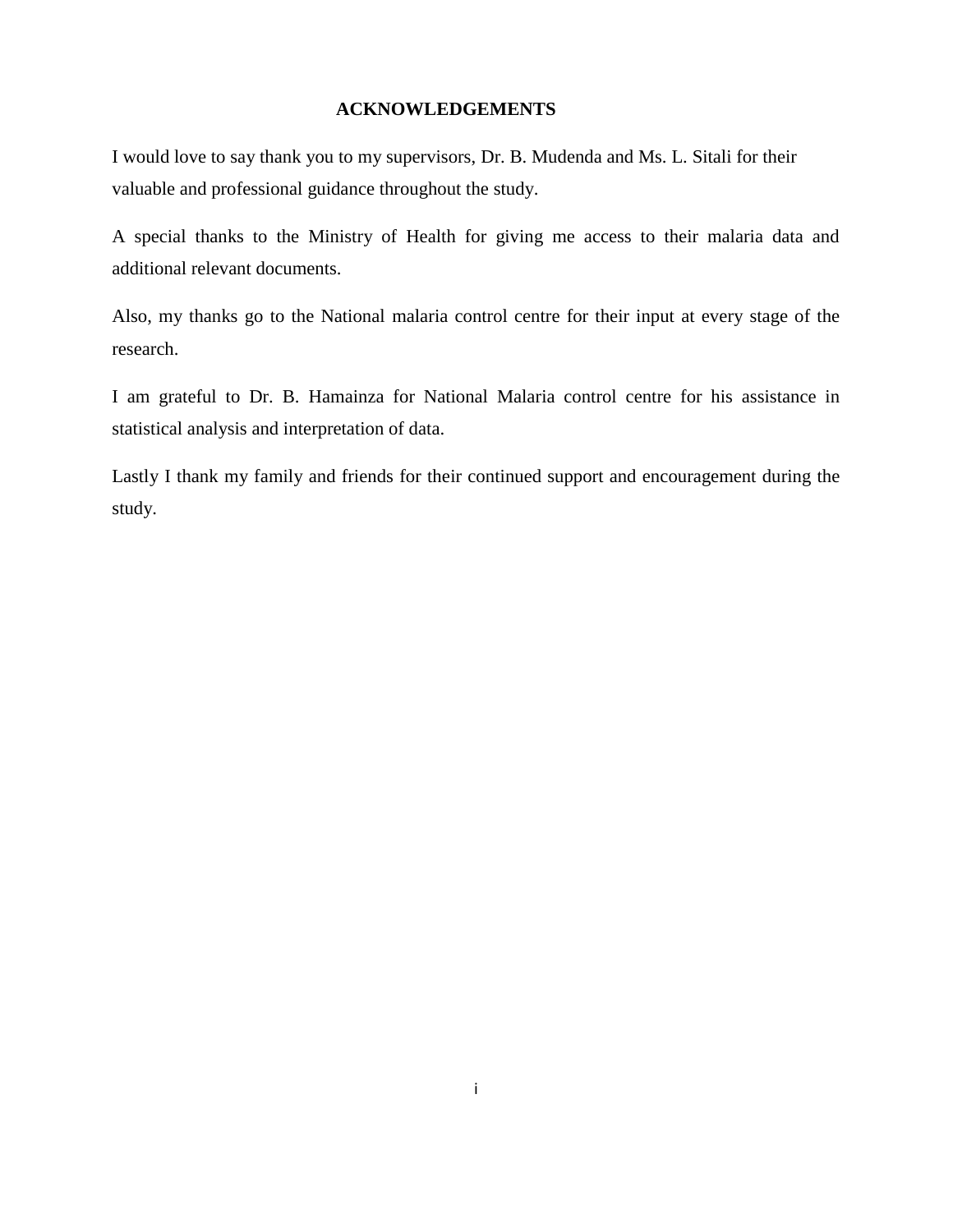## **DECLARATION**

<span id="page-2-0"></span>I Mwiche Sensenta declare that the work presented in this dissertation is my own work and that it has been produced in accordance with the guidelines for the Master of Science in Epidemiology dissertation for the University of Zambia. It has never been presented or submitted elsewhere in part or whole for the award of a degree or any qualification from any institution.

**Signature: ……………………………**

**Date: ……………………………**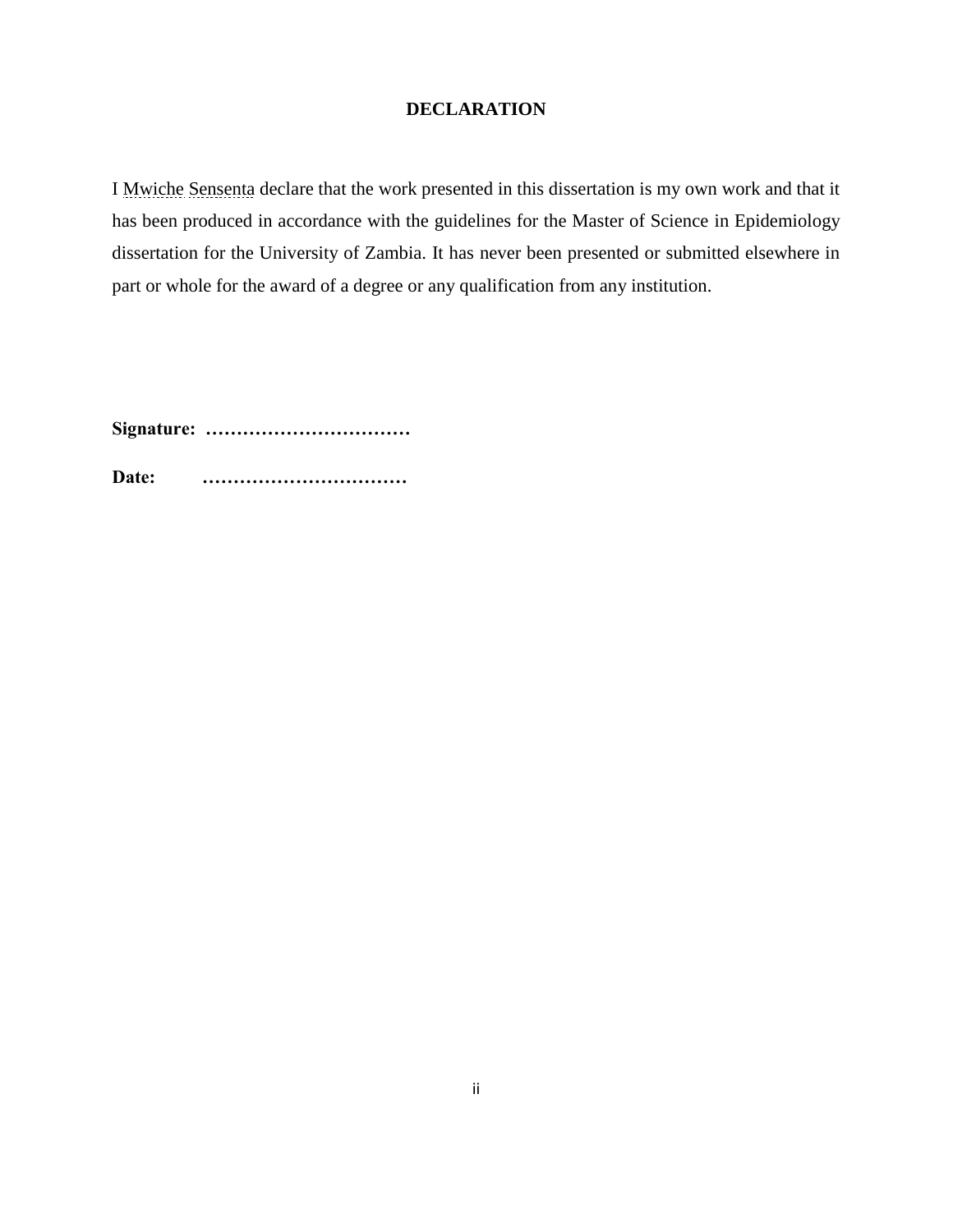## **CERTIFICATION OF APPROVAL**

This dissertation authored by Mwiche Sensenta and entitled "The Association of Vector Control By Indoor Residue Spraying And Insecticide Treated Nets, with the Prevalence of Malaria in Luapula Province, Zambia: A Retrospective Analysis of Surveillance Data", has been approved as fulfilling the requirements for the award of the Masters of Science in Epidemiology degree, by the University of Zambia.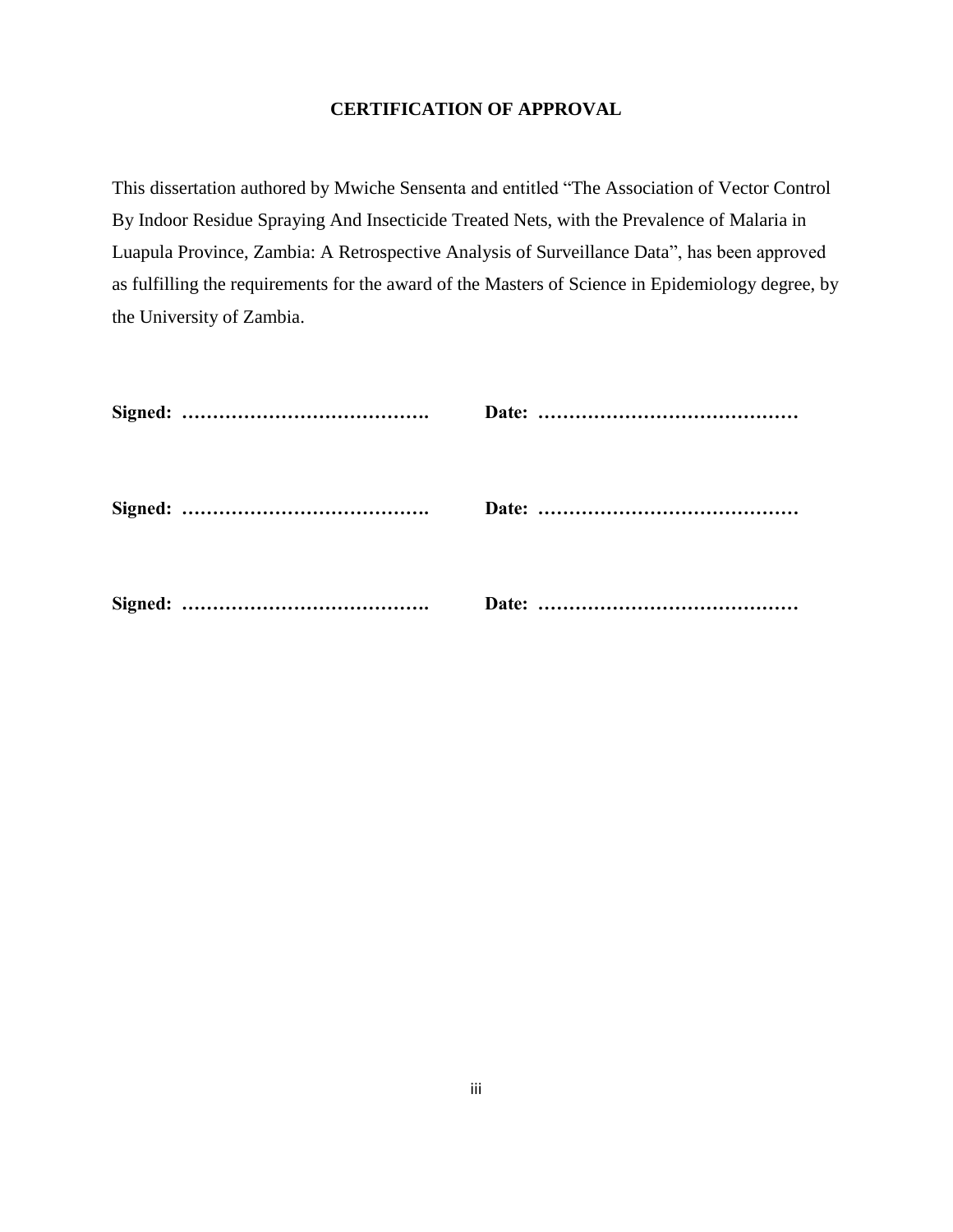# **CONTENTS**

| <b>ACKNOWLEDGEMENT</b>                              | $\mathbf{1}$   |
|-----------------------------------------------------|----------------|
| <b>DECLARATION</b>                                  | ii             |
| <b>CERTIFICATE OF APPROVAL</b>                      | iii            |
| <b>LIST OF FIGURES AND TABLES</b>                   | vi             |
| LIST OFABBREVIATIONS AND ACRONYMS                   | vii            |
| <b>DEFINATIONS</b>                                  | ix             |
| <b>ABSTRACT</b>                                     | X              |
| 1. 1BACKGROUND                                      | $\mathbf{1}$   |
| 1.1.1 Malaria Burden and Situation                  | 1              |
| 1.1.2 Malaria vector control                        | $\overline{2}$ |
| 1.1.2.1 Vector control in Zambia                    | 3              |
| 1.1.3 Efficacy of Malaria Vector Control Programmes | $\overline{4}$ |
| 1.2 Problem Statement                               | 6              |
| 1.3 Significance                                    | 7              |
| 1.4 General Objective                               | 7              |
| 1.5 Specific Objectives                             | 7              |
| 2.0 METHODOLOGY                                     | 8              |
| 2.1 Study setting                                   | 8              |
| 2.2 Study Design                                    | 9              |
| 2.3 Data collection                                 | 9              |
| 2.3.1 Malaria cases and deaths data.                | 9              |
| 2.3.2 Spray and bed nets data.                      | q              |
| 2.4 Sampling                                        | 10             |
| 2.5 Data Analysis                                   | 10             |
| 2.5 Data Quality                                    | 11             |
| 2.6 Ethical Concerns                                | 11             |
| 3. RESULTS                                          | 13             |
| 3.1<br>Malaria distribution and trends              | 13             |
| 3.1.1<br>Malaria distribution by District           | 13             |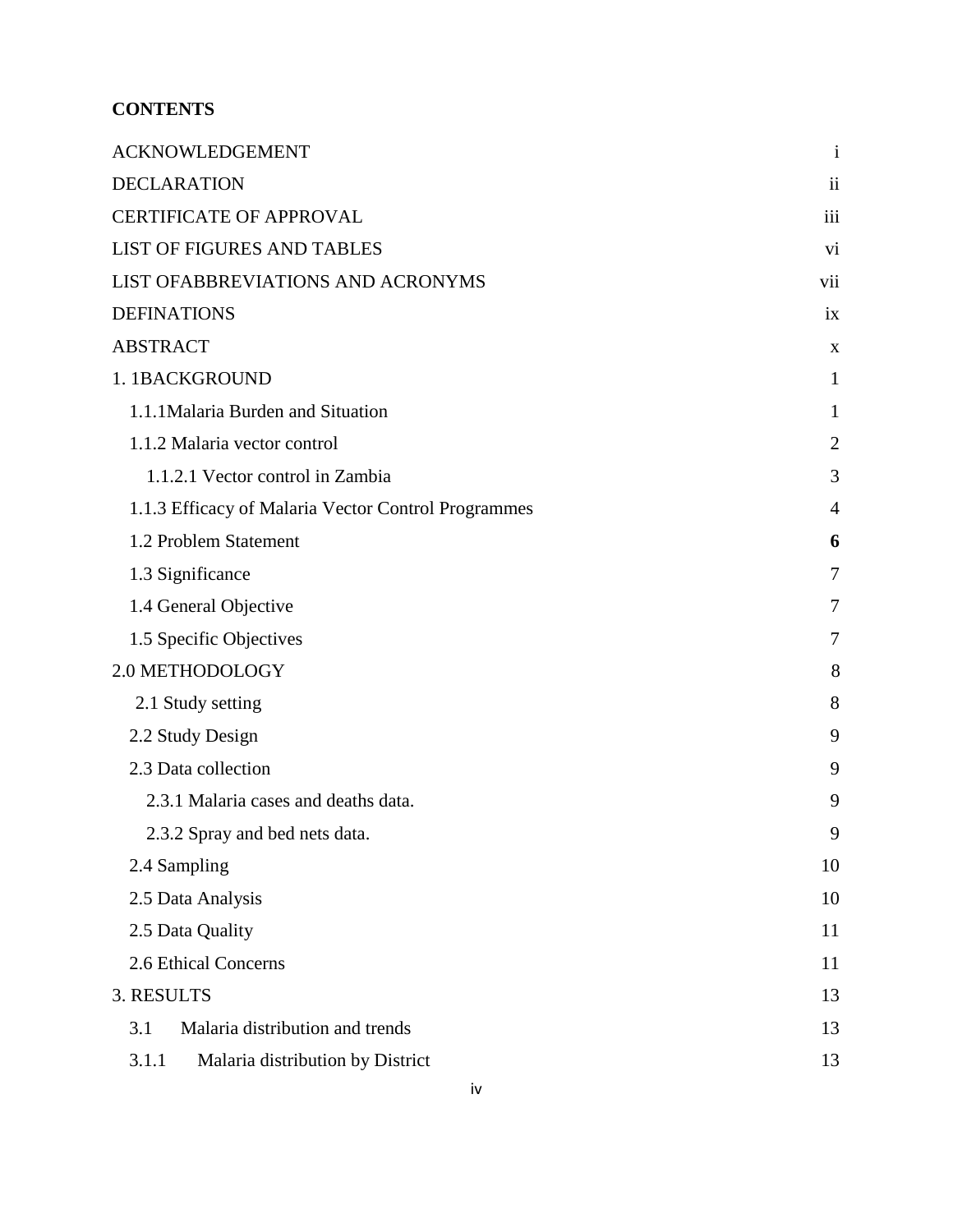| Malaria morbidity and mortality trends.<br>3.1.2                     | 13 |
|----------------------------------------------------------------------|----|
| 3.2.1 IRS and ITN coverage in Luapula Province                       | 15 |
| 3.3 The effect of vector control interventions on malaria morbidity. | 16 |
| <b>4.0 DICUSSION</b>                                                 | 17 |
| 4.1 Conclusion                                                       | 21 |
| 4.2 Recommendations                                                  | 22 |
| <b>5.0 REFERENCES</b>                                                | 23 |
| <b>6.0 APPENDICES</b>                                                | 28 |
| 6.1 Consent Form                                                     | 28 |
| 6.2 Permission Letter                                                | 29 |
| 6.3 Ethical Clearance                                                | 30 |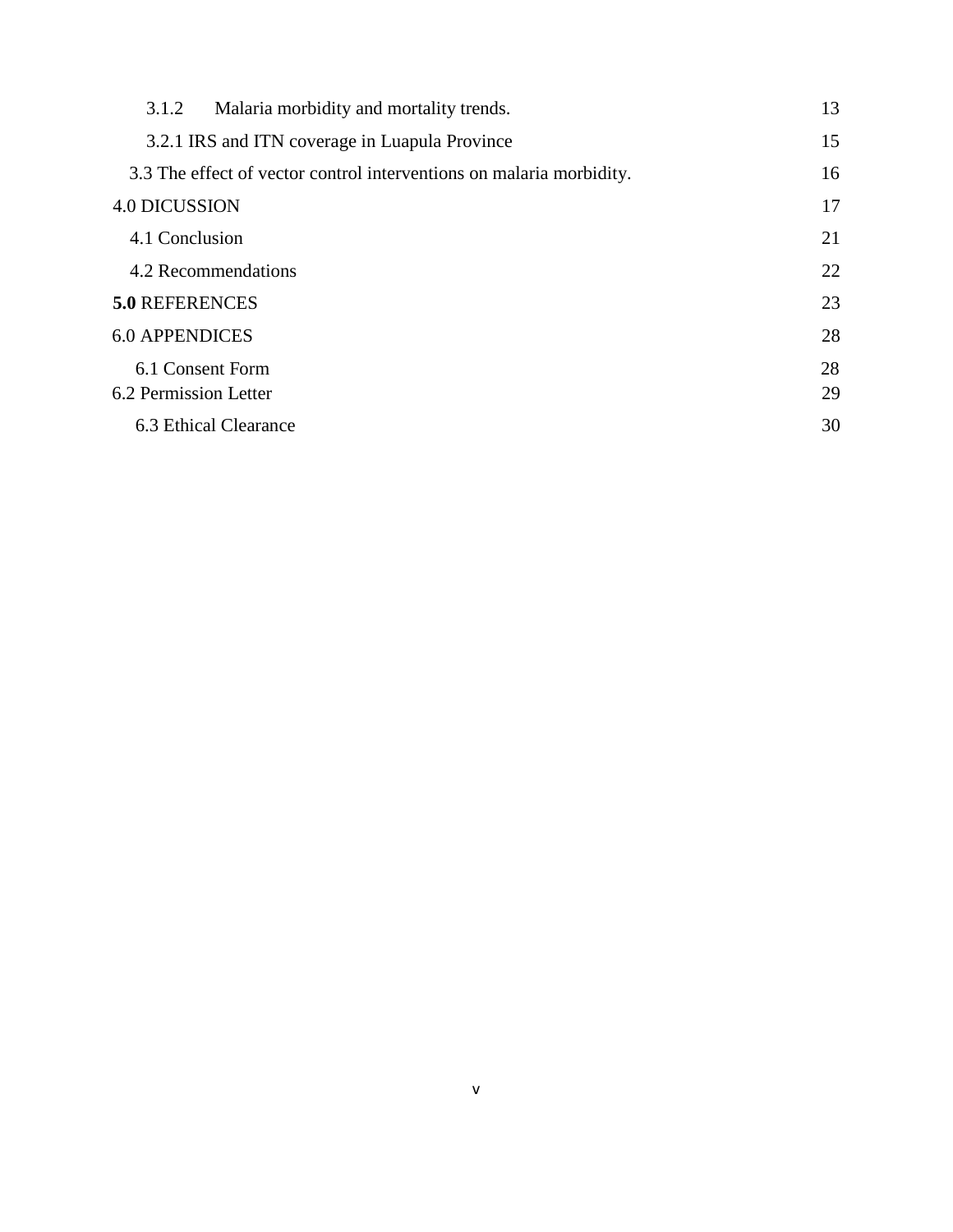# **LIST OF FIGURES AND TABLES**

| Figure 2: IRS coverage, ITN coverage and ITN usage in relation to malaria prevalence in    |  |
|--------------------------------------------------------------------------------------------|--|
|                                                                                            |  |
|                                                                                            |  |
| Table 2: Malaria cases and prevalence by district, Luapula Province, 2010-201523           |  |
| Table 3: Number of reported malaria cases and malaria-attributed deaths, Luapula Province, |  |
|                                                                                            |  |
|                                                                                            |  |
| Table 4: IRS coverage, ITN coverage and ITN usage in Luapula Province, during the years    |  |
|                                                                                            |  |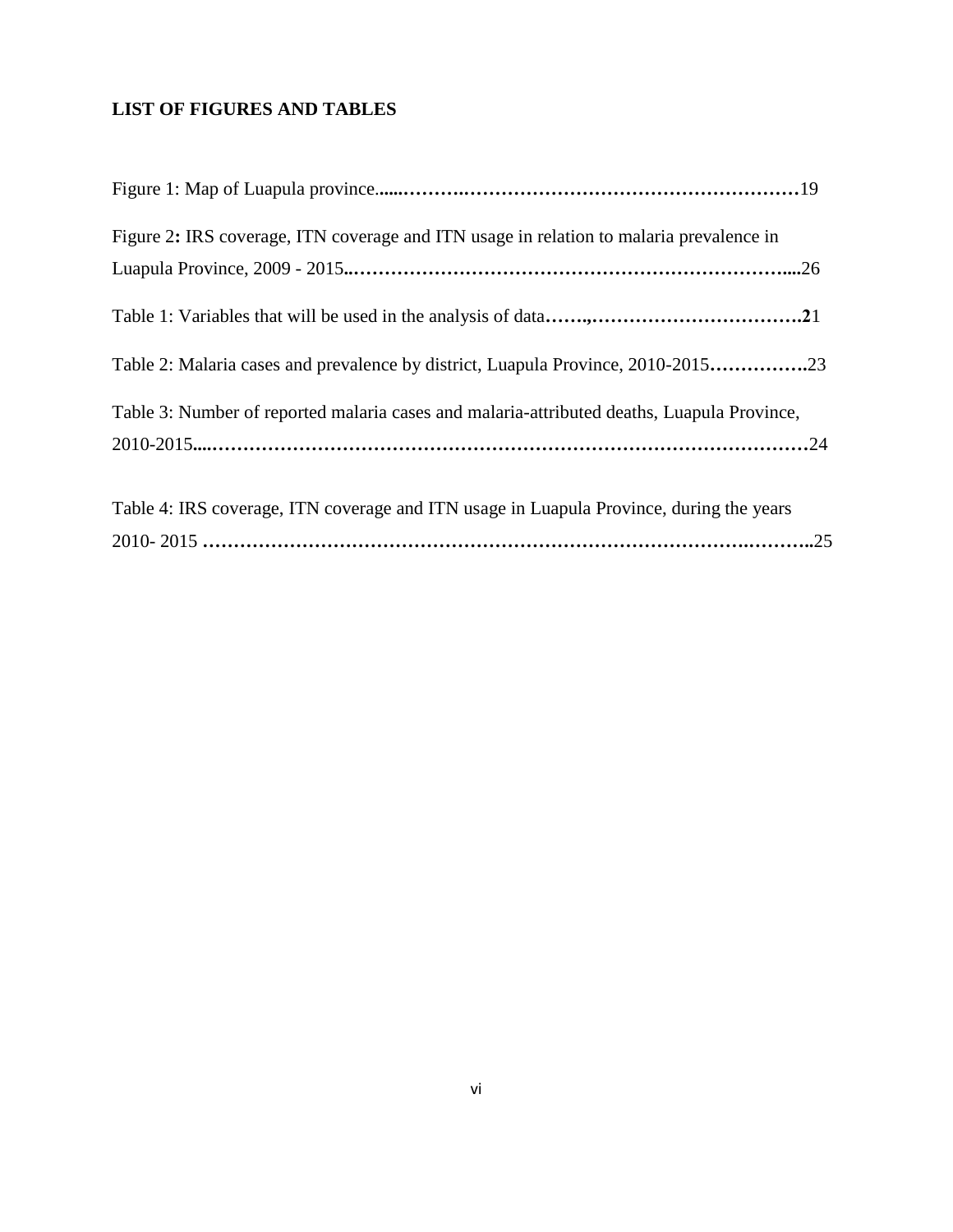# <span id="page-7-0"></span>**LIST OFABBREVIATIONS AND ACRONYMS**

| An.          | Anopheles                                          |
|--------------|----------------------------------------------------|
| <b>ACT</b>   | Artemisinine combination therapy                   |
| <b>CDC</b>   | Centre for disease control                         |
| <b>CX</b>    | Carbamates                                         |
| <b>DDT</b>   | Dichlorodiphenyltrichloroethane                    |
| <b>DRC</b>   | Democratic Republic of Congo                       |
| <b>GMCS</b>  | Global Malaria Control Strategy                    |
| <b>GMEP</b>  | <b>Global Malaria Eradication Programme</b>        |
| <b>ITNs</b>  | Insecticide-treated nets                           |
| <b>IRS</b>   | Indoor residue spraying                            |
| <b>IVM</b>   | Integrated vector management strategy              |
| <b>IPTp</b>  | Intermittent preventive treatment during pregnancy |
| Kdr          | Knock-down resistance                              |
| <b>LLINs</b> | Long lasting insecticidal nets                     |
| <b>OP</b>    | Organophosphates                                   |
| <b>PCR</b>   | Polymerisation chain reaction                      |
| PMI          | President's Malaria Initiative                     |
| <b>MIS</b>   | Malaria indicator survey                           |
| <b>MOH</b>   | Ministry of Health                                 |
| <b>HMIS</b>  | Health Management Information System               |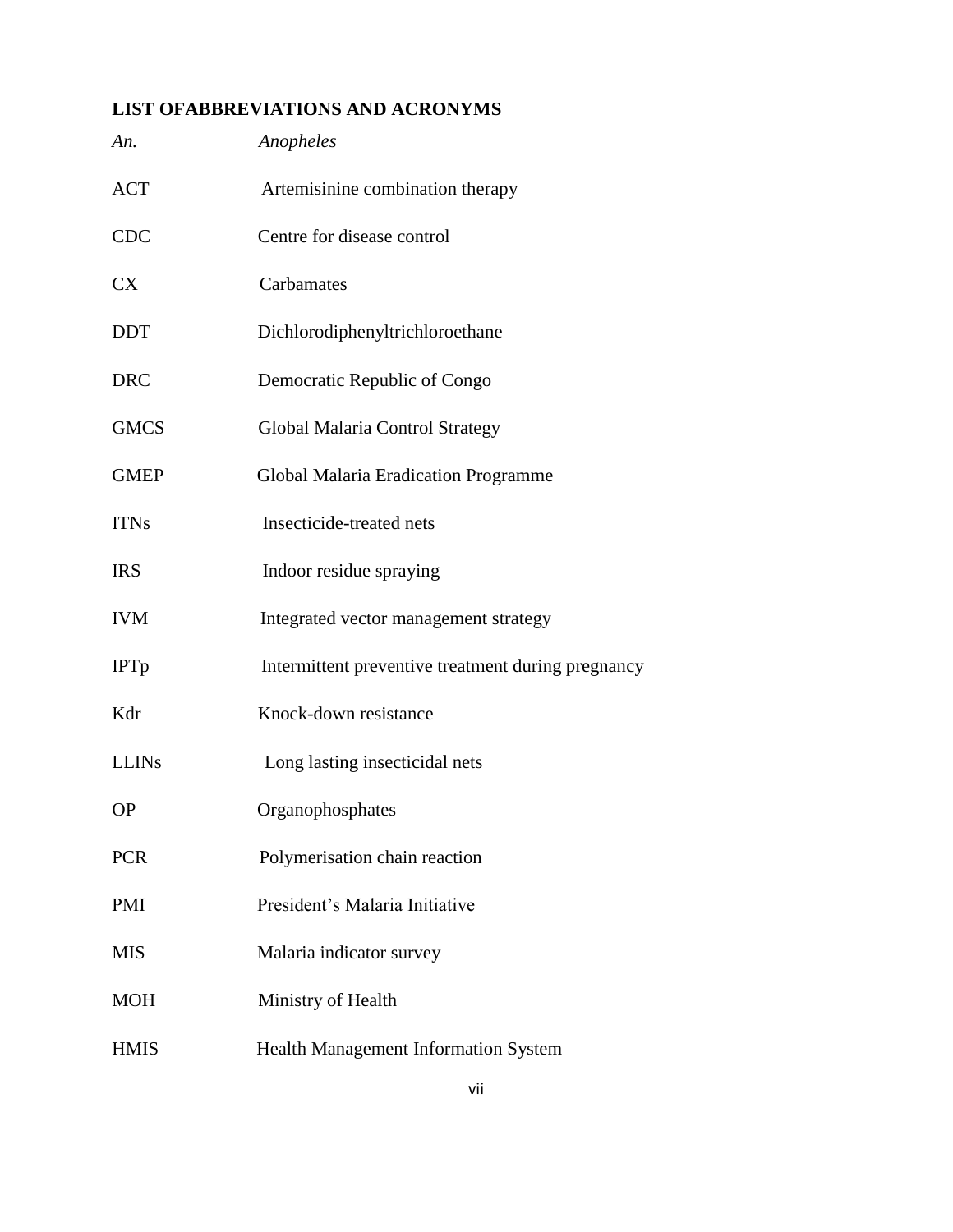<span id="page-8-0"></span>

| <b>IRS</b>    | <b>Indoor Residue Spraying</b>                           |
|---------------|----------------------------------------------------------|
| <b>NMCC</b>   | National Malaria Control Centre                          |
| <b>NMSP</b>   | National Malaria Strategic Plan                          |
| <b>RBM</b>    | Roll Back Malaria                                        |
| <b>TDR</b>    | <b>Tropical Diseases Research</b>                        |
| <b>UNICEF</b> | United Nations International Children and Education Fund |
| <b>UNEP</b>   | <b>United Nations Environmental Program</b>              |
| <b>WHO</b>    | World Health Organisation                                |
| <b>ZDHS</b>   | Zambia Demographic Health Survey                         |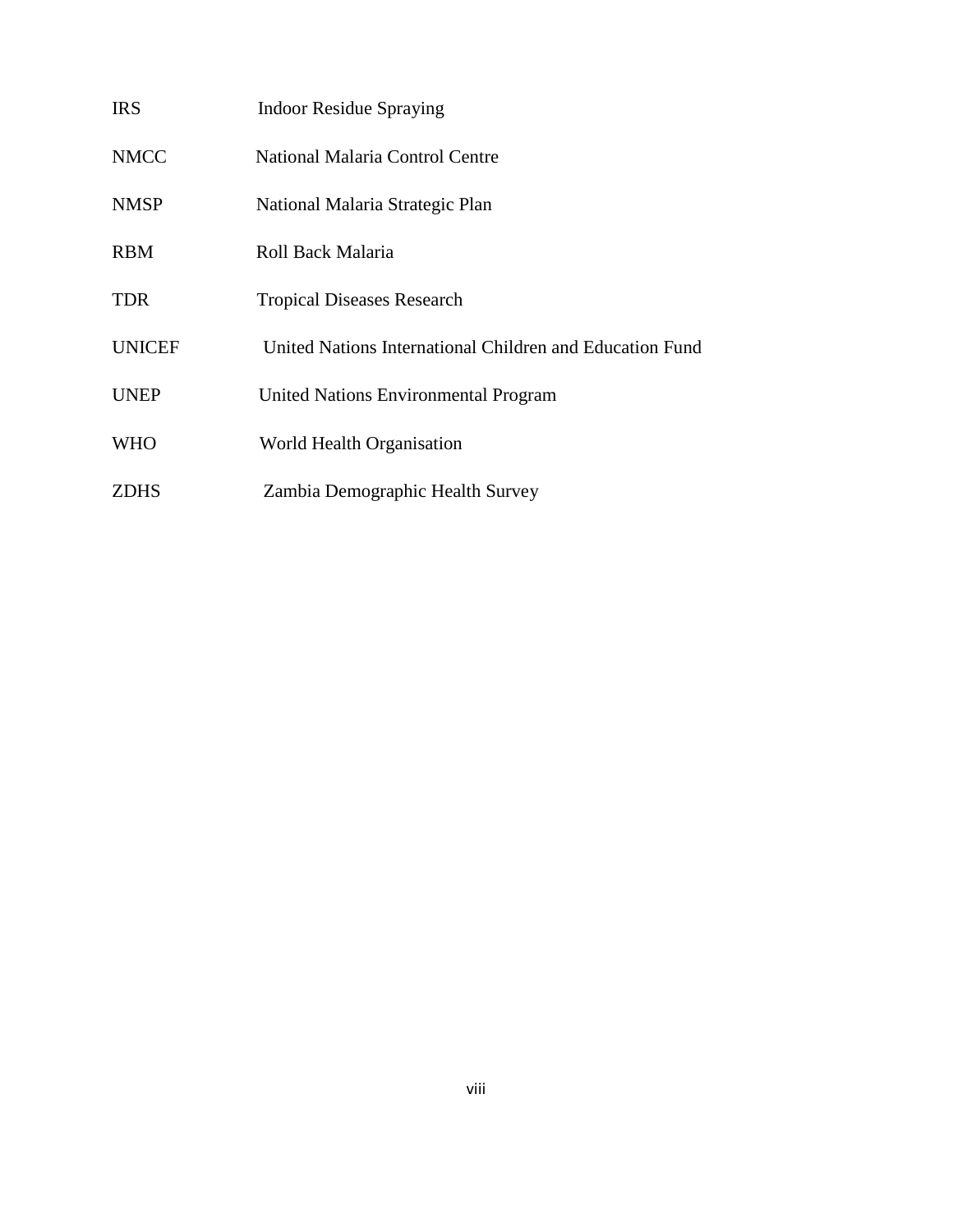#### **DEFINATIONS**

*Anopheles*: genus of mosquitoes comprising of numerous species that transmit malaria through a bite of its female.

**Endemic**: applied to malaria when there is a constant measureable incidence of cases and mosquito-borne transmission in an area over a succession of years.

**Epidemic**: Occurrence of cases in excess of the number expected with a specific geographical area and time period.

**Endophilic**: Vectors that tend to inhabit/ rest in indoor areas.

**Exophilic:** Vectors that tend to inhabit/ rest in outdoor areas.

**Indoor residue spraying**: the application of chemical insecticides on the interior walls and roofs of all houses and domestic animal shelters in a given area in order to kill the adult vector mosquitoes that land and rest on these surfaces.

Intensity of transmission: rate at which people are inoculated with malaria parasites by mosquitoes.

**Malaria elimination:** reducing to zero the incidence of locally acquired malaria infection caused by human malaria parasites in a defined geographic area through deliberate efforts, with continued measures in place to prevent re-establishment of transmissions.

**Malaria incidence**: the number of newly diagnosed malaria cases during a specific time period in a specified time in a specified population.

**Malaria prevalence:** the number of malaria cases existing in a given time in a specified time in a specified population, measured by positive laboratory test results.

*Plasmodium:* genus of parasite that causes malaria.

**Vector:** An organism which transmits an infectious agent from one host to another.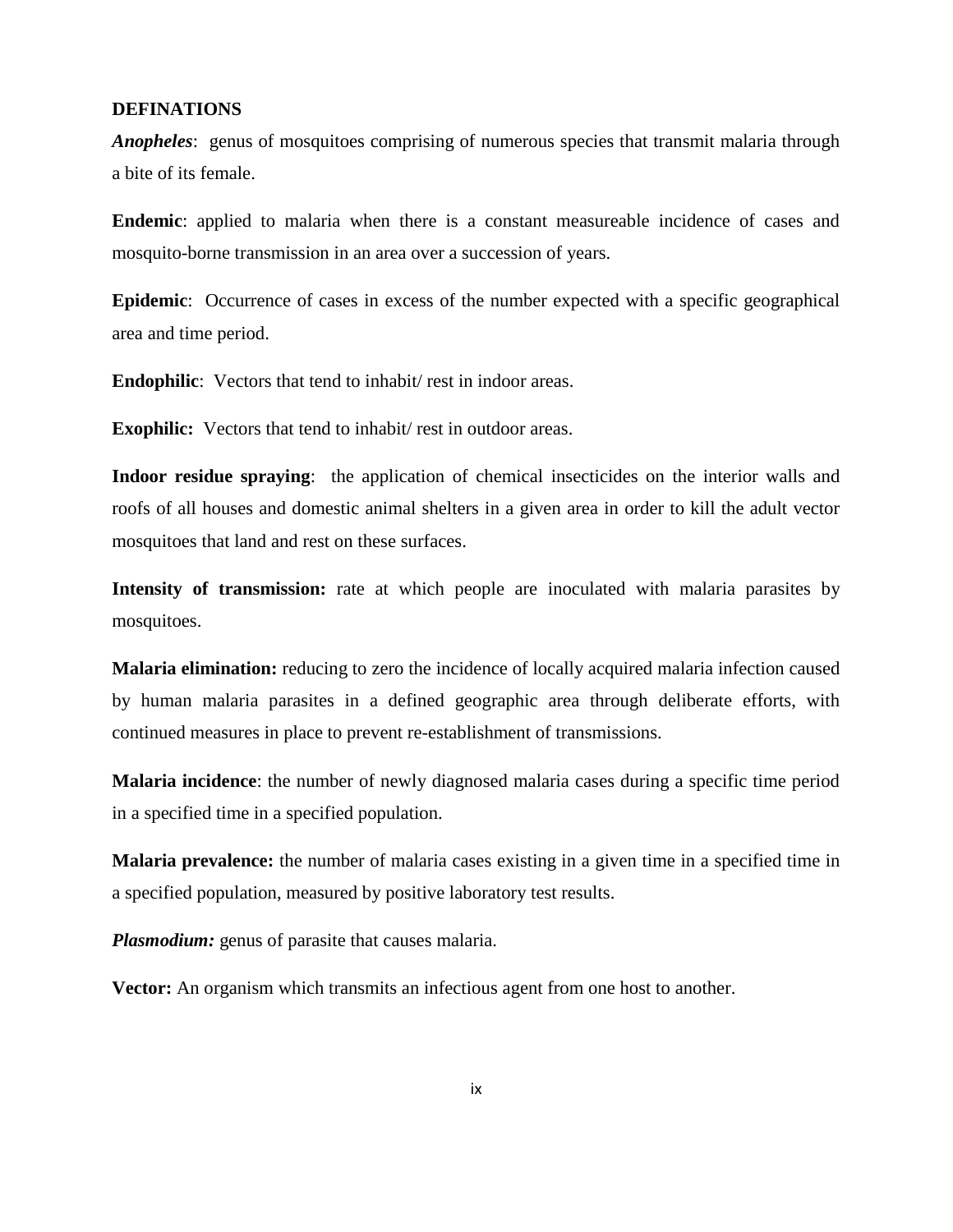### <span id="page-10-0"></span>**ABSTRACT**

### **INTRODUCTION**

Malaria remains a serious epidemic trait in Luapula province. To appropriately target the interventions to substantially reduce the current disease burden, there is need to assess the impact of the vector control measures such as Indoor Residue Spraying (IRS) and Insecticide treated nets(ITNs). Surveillance data forms a basis for monitoring the impact of control activities. The aim of this study was to assess whether there has been an association between vector control measures by IRS and ITNs, and the prevalence of malaria through the review of retrospective data.

#### **METHODOLOGY**

Data was extracted from Zambia Health Management Information system (ZHMIS), and the Malaria indicator surveys. Descriptive statistics were computed to determine malaria distribution in Luapula province and time series analysis were run to assess the trends of malaria morbidity and mortality, and then finally to assess the association of the IRS and ITNs with the prevalence of Malaria in Luapula province.

#### **RESULTS**

Malaria burden was found highest in Mwense district (55% prevalence) and lowest in Chienge district (19% prevalence) in the period, 2010-2015. There was a 40% increase in the prevalence of malaria in Luapula province from 2010 to 2015. IRS coverage, ITN coverage and ITN usage has been on the increase since 2010. There has been a 31% increase in ITN coverage, a 72% increase in ITN usage, and a 71% increase in IRS coverage, from 2010 to 2015.

#### **CONCLUSION**

**M**alaria prevalence was continuously increasing from the year 2010 to 2014, despite the increase in the both the interventions. However, the up-scale of in ITN usage in 2015 and the continued steady increase in IRS coverage related with the sharp decrease in malaria prevalence observed in 2015.

**KEYWORDS**: Malaria, Prevalence, Vector control, Indoor residue spraying, Insecticide treated nets.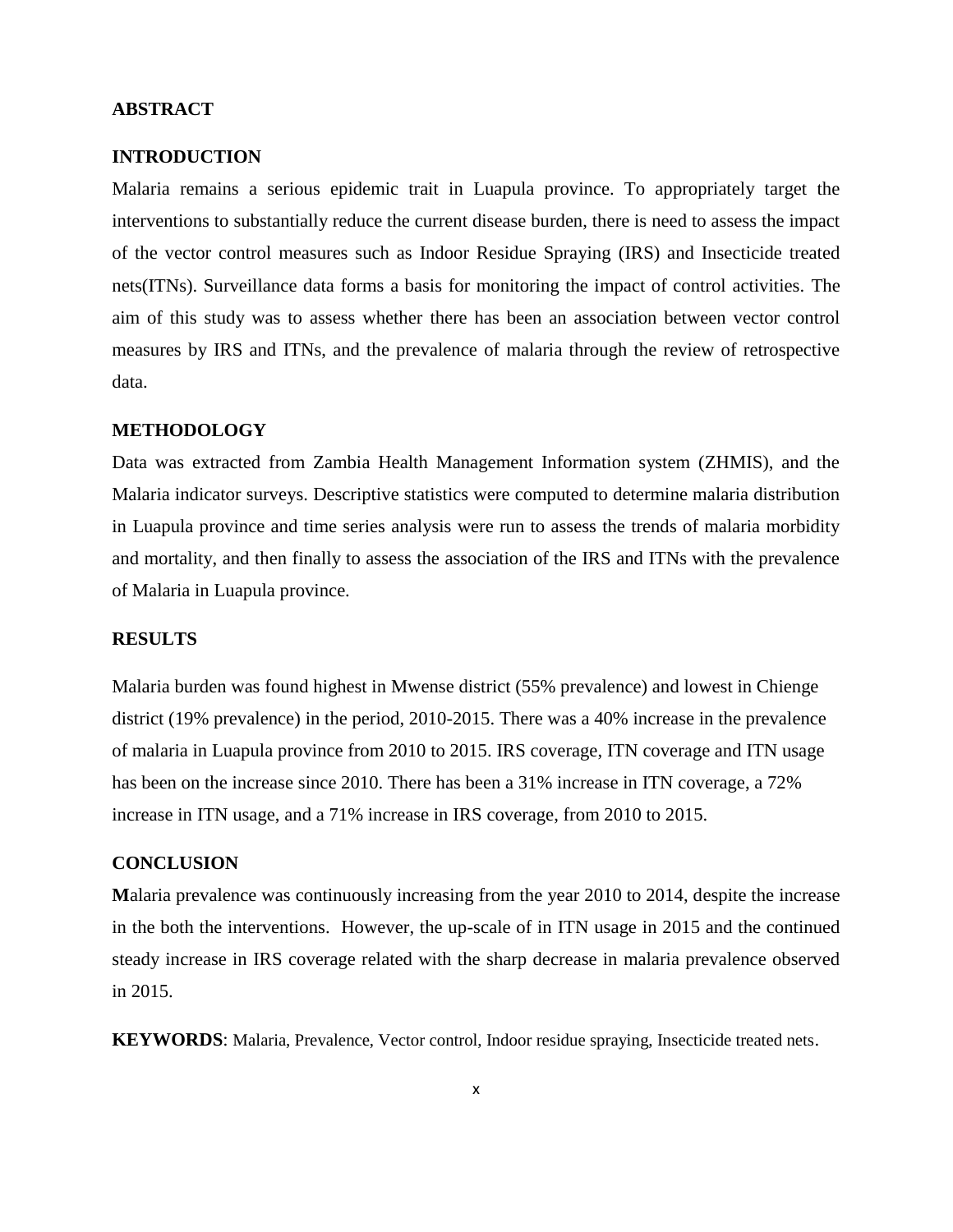#### <span id="page-11-0"></span>**CHAPTER ONE: BACKGROUND**

#### <span id="page-11-1"></span>**1.1.1Malaria Burden and Situation**

Malaria has plagued mankind throughout history and remains one of the major challenges to global health. The disease contributes a considerable burden in endemic countries with premature deaths, disability from illness and it impedes on social and economic development (Binka. F, 2000). According to the World Malaria Report 2015, the global burden of the disease was estimated at 214 million cases and 438 000 deaths worldwide, with the African region accounting for 80% of the cases and 90% of the deaths. Malaria prevalence is now at 15% in Zambia, and Luapula province reported the highest level of malaria prevalence, with 32.5%(Zambia MIS, 2015).

Almost all these cases and deaths are caused by *Plasmodium falciparum,* one of the four malaria parasite species that affect humans. The others are *P.vivax, P.ovale,* and *P. Malariae (* Philips *et al, 2001).* Most people at risk of the disease live in areas of relatively stable transmission, there, infection is common and occur with frequency that some level of immunity develops (WHO,2010 ). Malaria disease and deaths in other areas of the world occur mainly among individuals who lack immunity and are infected with *P. falciparum* in areas where appropriate diagnosis and treatment is not available. The total number of cases in sub-Saharan Africa is estimated at five million per year and yet the actual number is believed to be at least four times higher (Snow *et al*, 2005).

Despite these distressing burden records, there has been a reduction in the numbers of malaria cases and malaria-related deaths. The incidence of malaria which takes into account population growth is estimated to have decrease by 37% globally between 2000 and 2015. Malaria death rate has also decreased by 60%. These reductions are attributed mainly to vector control (WHO, 2015).

#### <span id="page-11-2"></span>**1.1.2 Malaria vector control**

While anti-malaria drugs have existed for some time and vaccines development maybe underway, the most successful malaria eradication programs has thus far relied on attacking the mosquito vector that spreads the disease causing agent, *plasmodium* (Ramirez, 2010). Following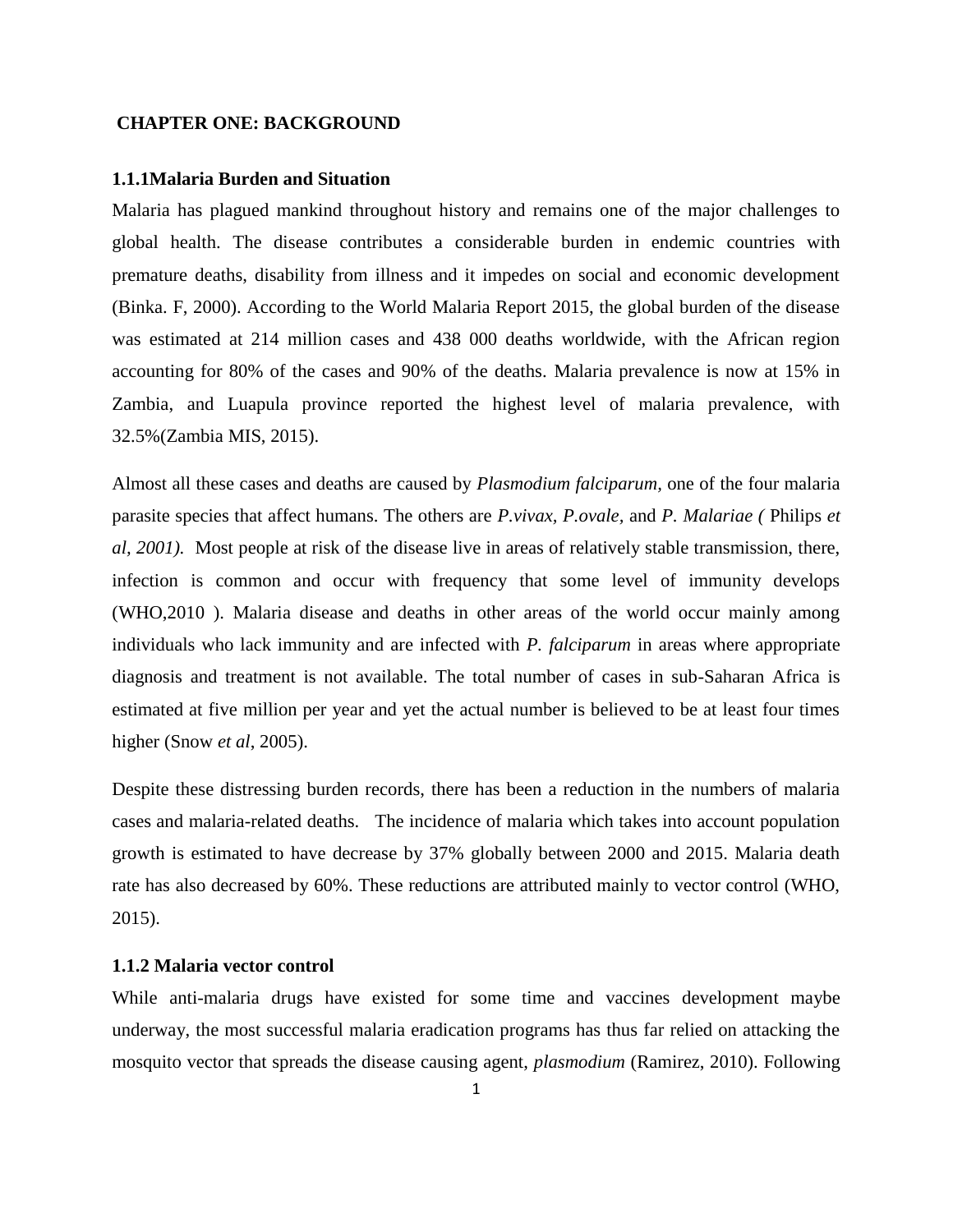the discovery that mosquitoes transmit malaria by Ronald Ross in 1897, attempts to control the disease focused on attacking the vector mosquitoes (Hay, 2004). Hay discussed that these early attempts focused on larval stages (which were easier to find than the mobile adults), using environmental management and larviciding. This approach was difficult to implement uniformly and effectively across wide geographic areas as vectors can use a diverse and extensive range of breeding sites and vary by species (Grillet, 2000). Larval management was basically by the use of Paris green (copper acetoarsenite) and petroleum by-products, but the use of these chemicals was to be discontinued because of their high toxicity and pollution of water sources (Walker, 2007). With the discovery of Dichlorodiphenyltrichloroethane (DDT), the focus of malaria control strategies shifted to managing the adult mosquito populations and resulted in the abandonment of early vector control approaches (Ramirez, 2009).

Insecticide treated nets (ITNs) and indoor residue spraying (IRS) are now the two of the most effective malaria prevention strategies recommended for use. The efficacy of pyrethroid-treated bednets is well known from its implementation in Asia, where it had successfully helped control malaria transmission (Hung, 2002). It was noted that in order to achieve a much greater control in Africa, ITNs need to be distributed among the population, and insecticide-re-impregnated services have to be provided at a relatively low cost if continuous protection is to be maintained (Curtis *et al*, 2000). The same is true for IRS, which requires frequent supervision and inspection as well as appropriate application to be effective (WHO, 2007; Shiiff, 2002).

The effectiveness of vector control by house spraying with DDT in the 1950's, led to the adoption of the Global Malaria Eradication Programme (GMEP), in 1955 – 1969 (WHO, 2006). Eradication was achieved in temperate regions of the world, however, this achievement eluded most African countries (WHO, 2014). A combination of factors such as emergence of drug and insecticide resistance, together with challenges in the feasibility and sustainability of malaria control programmes in areas with weak infrastructure and high transmission have conspired to make malaria a more serious problem now than it was during the first half of the twentieth century in the sub-Saharan Africa (McMicheal, 2003). The past efforts of GMEP were then abandoned when it became apparent that eradication in certain parts of the world was not a realistic goal (Sachs, 2002). Vector resistance to DDT and Dieldrin and concerns over their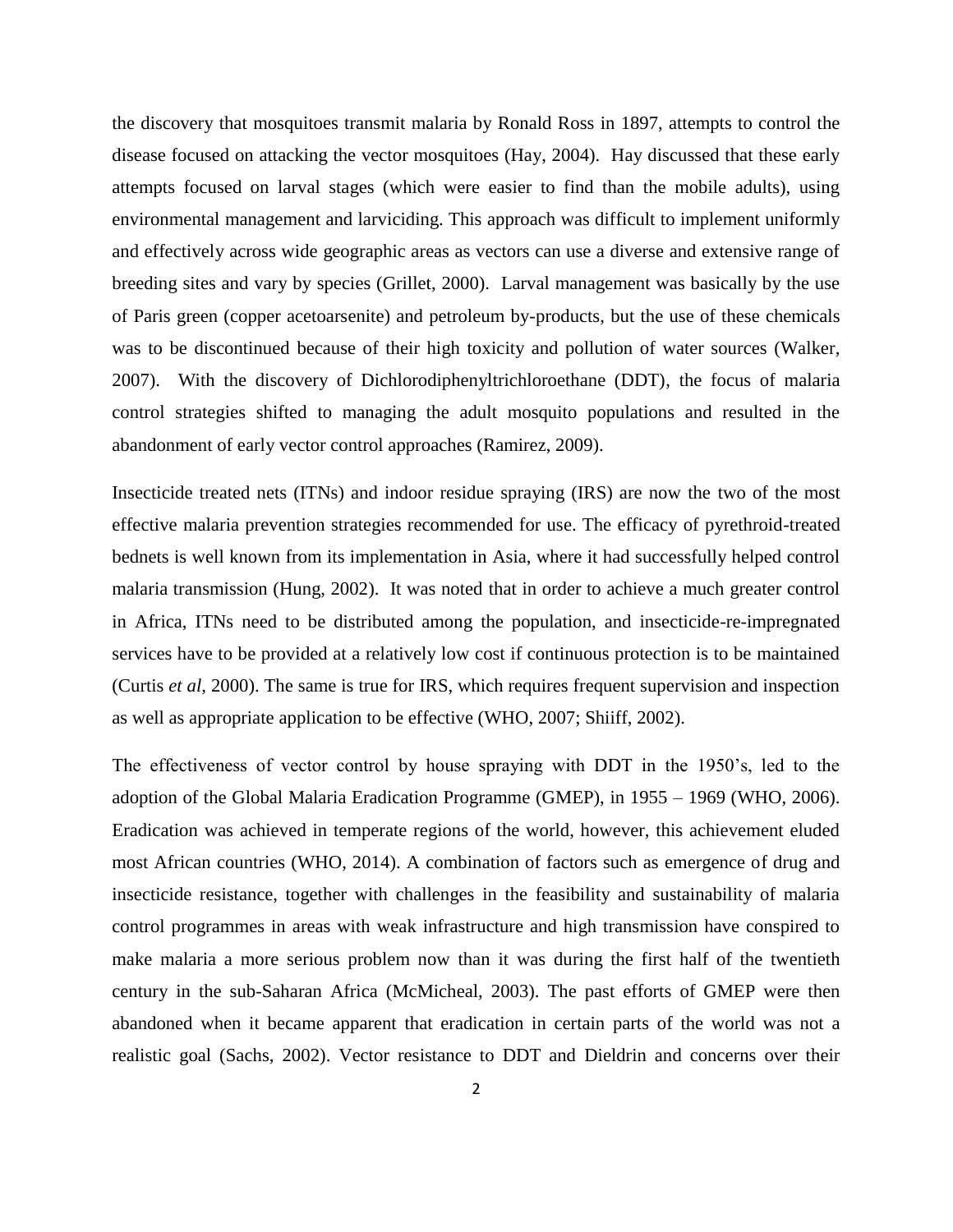environmental impact, necessitated a revised strategy for control of malaria (Bruce-Chwart, 1987). WHO introduced a new Global Malaria Control Strategy (GMCS) that reflects an understanding of the importance of research, involvement of health services, and development of new anti-malarial drugs, alternative malaria control methods, improved surveillance, community partnership, decentralization and integration (Reubusk, 1986). Over the years, several initiatives such as the Roll Back Malaria (RBM) initiative were launched to coordinate global malaria control efforts. Other initiatives for drug discovery, vaccine development and increased funding followed suit, committed to accelerate malaria control (Hay, 2004).

#### <span id="page-13-0"></span>**1.1.2.1 Vector control in Zambia**

A renewed effort to eliminate malaria is on the global agenda and the Zambian Government has endorsed the goal to eliminate malaria as a public health problem. A unique opportunity exists to scale-up malaria-related interventions, strengthen systems, and make a major effort to roll back malaria in Zambia. IRS began in Zambia in 2003, following the success of it in the private sector at the Konkola copper mines (AIRS Zambia, 2014). Currently, the National Malaria Control Centre (NMCC) of the Ministry of Health (MOH) is implementing IRS for malaria control as part of an integrated vector management strategy (AIRS, 2014).

From 2006 to 2010, Zambia implemented the National Malaria Strategic Plan (NMSP) 2006– 2010, whose theme was, "Scale-up for Impact". The implementation of this strategic plan resulted in significant progress and impact on malaria burden, morbidity, and mortality in Zambia. Significant success was achieved in scaling up high-impact, internationally proven malaria control interventions in prevention and malaria case management. As a result of these efforts, the percentage of homes with at least one long-lasting insecticide-treated net (LLIN) increased from 13.6% in 2001 to 38% in 2005 and to 64% in 2010, and over 6 million LLINs were distributed. As of 2010, IRS had been successfully implemented in 54 districts, an increase from 5 districts in 2003. The percentage of targeted homes actually sprayed remained above 85% (in most cases over 90%), meeting, and exceeding expectations. Households that either owned an LLIN or had been sprayed increased from 43% to 73%. Intermittent preventive treatment during pregnancy (IPTp) and diagnosis and treatment activities were also significantly scaled up (MOH,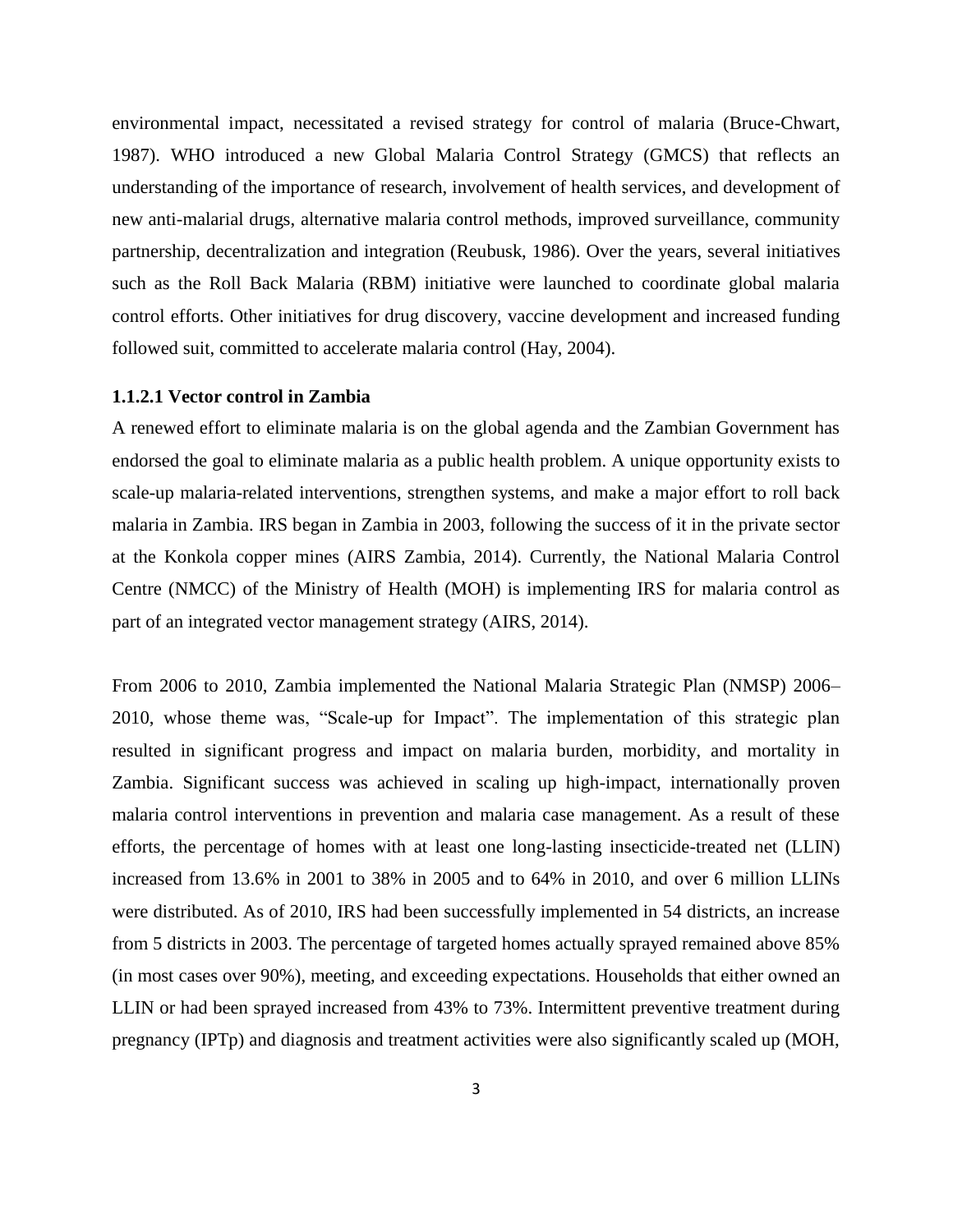2012). Challenges were however, faced and these included: the resurgence of malaria in Luapula, Northern, and Eastern Provinces; emergence of insecticide resistance; human resource challenges, including shortages of health workers, and skills gaps; inadequate resources for malaria control commodities and activities; data and information management gaps; and organizational challenges (MOH, 2012).

It became necessary to develop a new strategic plan to provide the strategic framework for the next five years, from 2011 to 2015. The NMSP 2011–2015 seek to build upon previous successes and address current and emerging challenges in the fight against malaria. It therefore focused on sustaining impact, delivering an integrated package of high impact malaria control interventions by epidemiologic strata, strengthening provincial and district capacities for delivery of key malaria control interventions, scaling up expanded use of malaria diagnosis for effective case management, and improved targeting of interventions through strengthening of surveillance, monitoring, and evaluation.

#### <span id="page-14-0"></span>**1.1.3 Efficacy of Malaria Vector Control Programmes**

Most malaria-endemic countries are deploying indoor residue spraying (IRS) and/or Long-lasting insecticidal nets (LLINs) to combat malaria transmission. In response to the huge malaria burden in sub-Saharan Africa (Snow, 2005) and the call by WHO for scale-up control efforts (WHO, 2006), coupled with unprecedented availability of resources, targets for malaria control and elimination have been established (Nyarango, 2006; Komatsu, 2007). Measuring the impact of malaria control on reducing disease mortality and morbidity is essential for ensuring the successful implementation of the programme. Traditionally, the impact of malaria control interventions have been evaluated using repeated population-based surveys to determine prevalence, clinical or laboratory confirmed disease incidence and all-cause mortality (WHO, 2009).

Chemical vector control has shown significant results in reducing the burden of malaria and a number of studies have been done to assess the impact of the two vector control strategies described. IRS programs have shown impressive success in malaria reduction throughout the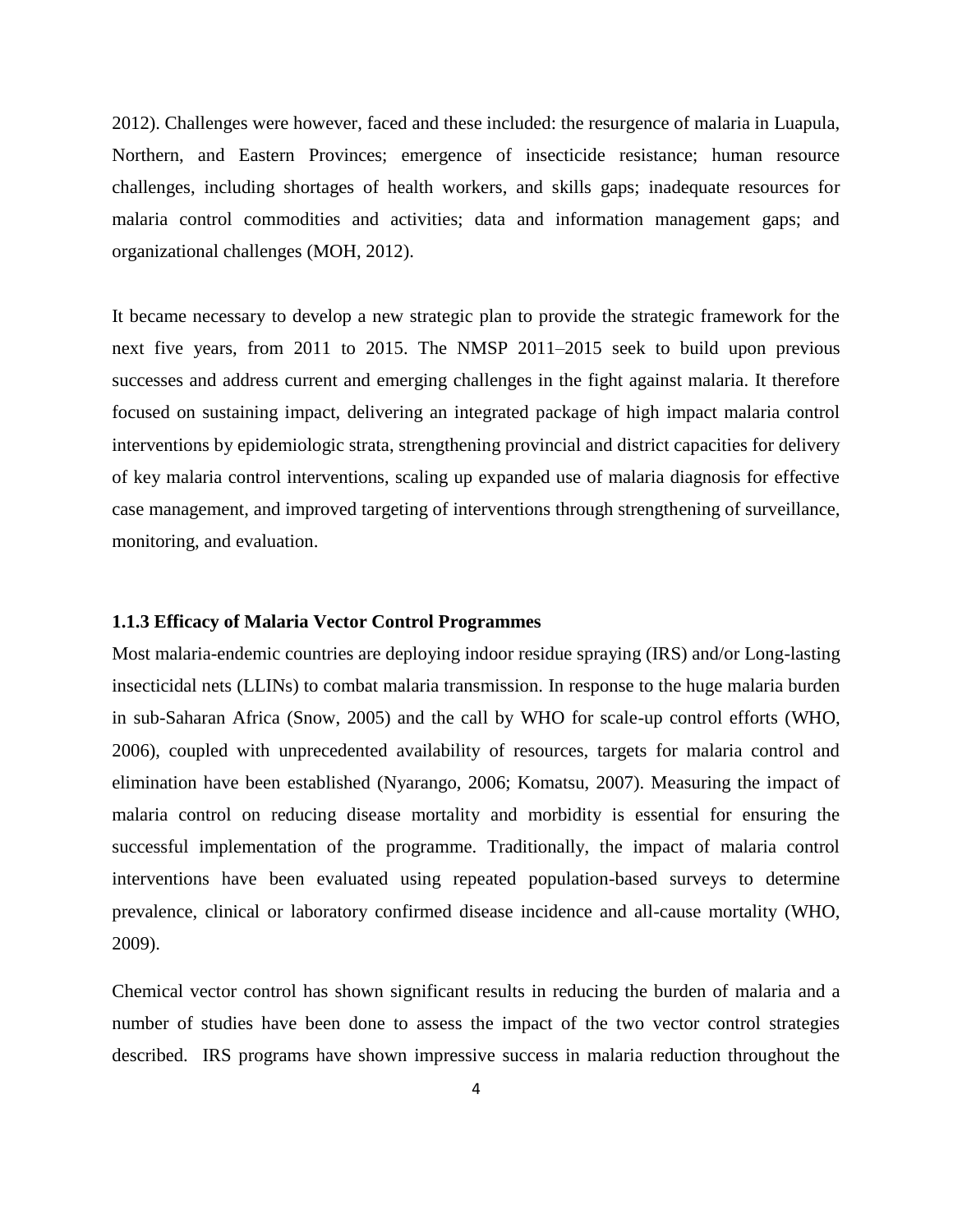world, and depending on location, malaria infections have been reduced from between 30 to 90% (Pluess, 2011). The immeasurable benefits include improved health status and life-expectance, increasing productivity and social well-being and potential future economic development at national, regional and international levels (Ter Kuile, 2003; Lengeler, 2003), while most countries in sub-Saharan Africa would need to toe the same path for a better outcome of investment in controlling malaria. Tambo et al (2012) discusses to say, both African countries and few endemic countries in P.R. China have recorded different degrees of scaling up impact through the national malaria control interventions thus, reducing the rate of morbidity and mortality in children under five and pregnant women. For example, promising results were obtained after expanded coverage of malaria interventions, principally LLINs reaching over 60% coverage of populations at risk in Ethiopia and Rwanda; malaria cases in Rwanda decreased by 64% and deaths by 66% between 2005 and 2007 among children under five. In Ethiopia, cases decreased by 60% and deaths by 51% in the same age group in the health facilities selected for studies (Roll Back Malaria, 2011).

Whilst Zambia has made appreciable progress in malaria vector control, the observed difference in intervention effect could reflect the challenge of inconsistent bed net utilisations and justifies the need for enhanced information education and communication, Behavioural change communication (IEC/BCC) and timely replenishment of worn out LLINs (Chanda, 2012). Despite the differences in efficacy, both IRS and LLINs have had significant impact on malaria cases, proportional malaria mortality and case fatality rates in Zambia. Chanda et al discusses that although there was an overall reduction in deaths and cases in children <5, as was noted in his study, there were a number of districts where these indicators remained persistently high. Pinpointing precisely the factors responsible for persistence of high deaths and cases in these districts could be difficult, as the low impact of LLINs in operational settings could in large part be attributed to waning ownership, use and the physical and insecticide net durability. However, it has been reported that by April 2009, overall proportional malaria mortality reported from health facilities had declined by 66% in Zambia following scaling up of LLINs and IRS between 2006 and 2008.

Towards the goal to eliminate malaria, WHO recommends the quantification of the burden of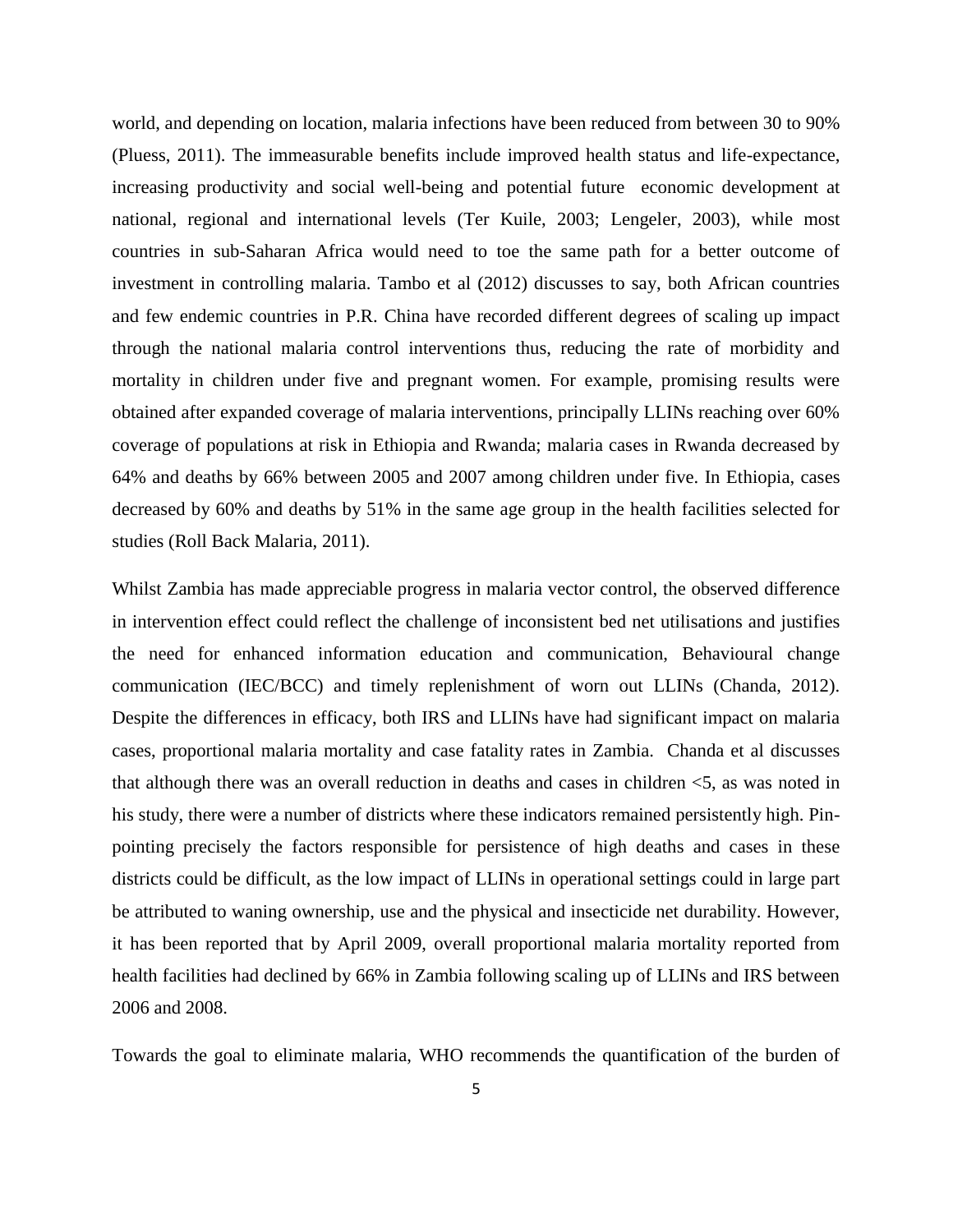malaria using the number of cases and malaria-related deaths as core-indicator (Breman, 2007). Health management information systems (HMIS) including routine surveillance systems at health facilities have proved to provide evidence of the burden of diseases including malaria (Rowe, 2006). Surveillance data forms a basis for planning and monitoring the impact of prevention and control activities as well as targeting interventions and advocacy (Chibulski, 2009). All-malaria affected provinces in Zambia, including Luapula province, maintain malaria surveillance systems with valuable malaria epidemiological data essential for monitoring and evaluating the impact of malaria control tools. Within this context, this study aims to use existing malaria surveillance data to assess the effect of vector control by IRS and ITNs, on the prevalence of malaria in A seven-year period of study.

#### <span id="page-16-0"></span>**1.2 Problem Statement**

Luapula province according to the latest malaria indicator survey, has the highest malaria prevalence in Zambia. This is alarming because the same malaria indicator survey indicates that this province receives just as much control interventions by IRS and ITNs,as any other province in Zambia. There are many factors that may be associated with the high malaria burden it is experiencing but this study was just interested in seeing whether or not there had been an association between the control interventions and the disease endemicity noted from the year 2010 to 2015.

According to the Zambia's NMSP and the Millennium Development Goal (MDG) 6, malaria should have been halted by 2015 and the incidence would have had began to reverse by now. However, Malaria parasite prevalence in Zambia is estimated to be at 15%, among children less than five (MOH, 2012). Zambia has therefore been lagging in meeting this MDG and it is probably because of the situation in Luapula province that is contributing to the lag noted.Current research shows findings that the prevalence rate continues to rise to about 53% in one of the province's district, Nchelenge (Mukonka, 2014).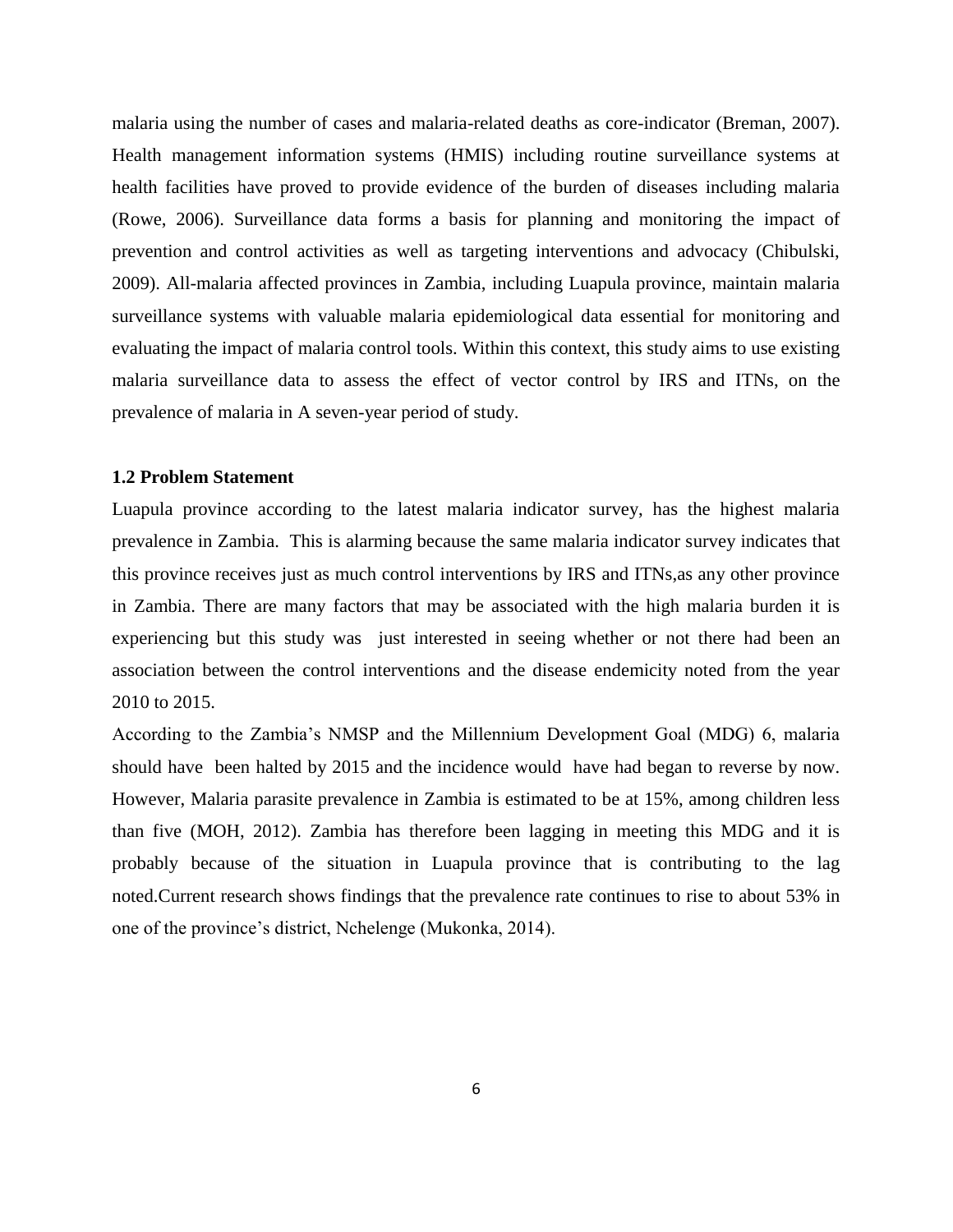#### <span id="page-17-0"></span>**1.3 Significance**

Despite several years of control programs in Luapula, there has been noticeable high malaria prevalence in the province compared to other provinces. No study has been done to assess the association and impact of the control measures that are being conducted, mainly by ITNs and IRS, with the prevalence of malaria in Luapula province. The study therefore aims to provide the program planners with information on the progress, to identify the gaps in the implementation of Millennium development goals, so then to inform the effective implementation of the Sustainable development goals (SDGs) in Luapula Province.Moreover, the study aims to contribute to knowledge on the burden of malaria in Luapula province, with a view to stimulate further research.

#### <span id="page-17-1"></span>**1.4 General Objective**

The aim of this study was to assess whether there has beenan association between vector control measures by IRS and ITNs, and the prevalence of malaria through the review of retrospective data collected routinely by surveillance from 2010-2015, in Luapula Province, Zambia.

#### <span id="page-17-2"></span>**1.5 Specific Objectives**

1. To assess the malaria burden andits geographical distribution over the districts in Luapula province, from 2010 to 2015.

2. To assess the trends of malaria cases and deaths from 2010 to 2015.

3. To assess the trends of IRS percentage coverage, ITN percentage coverage, and ITN percentage usage, from 2010 to 2015.

4. To assess the association of IRS percentage coverage, ITN percentage coverage and ITN percentage usage, with the prevalence of malaria in Luapula province, from 2010 to 2015.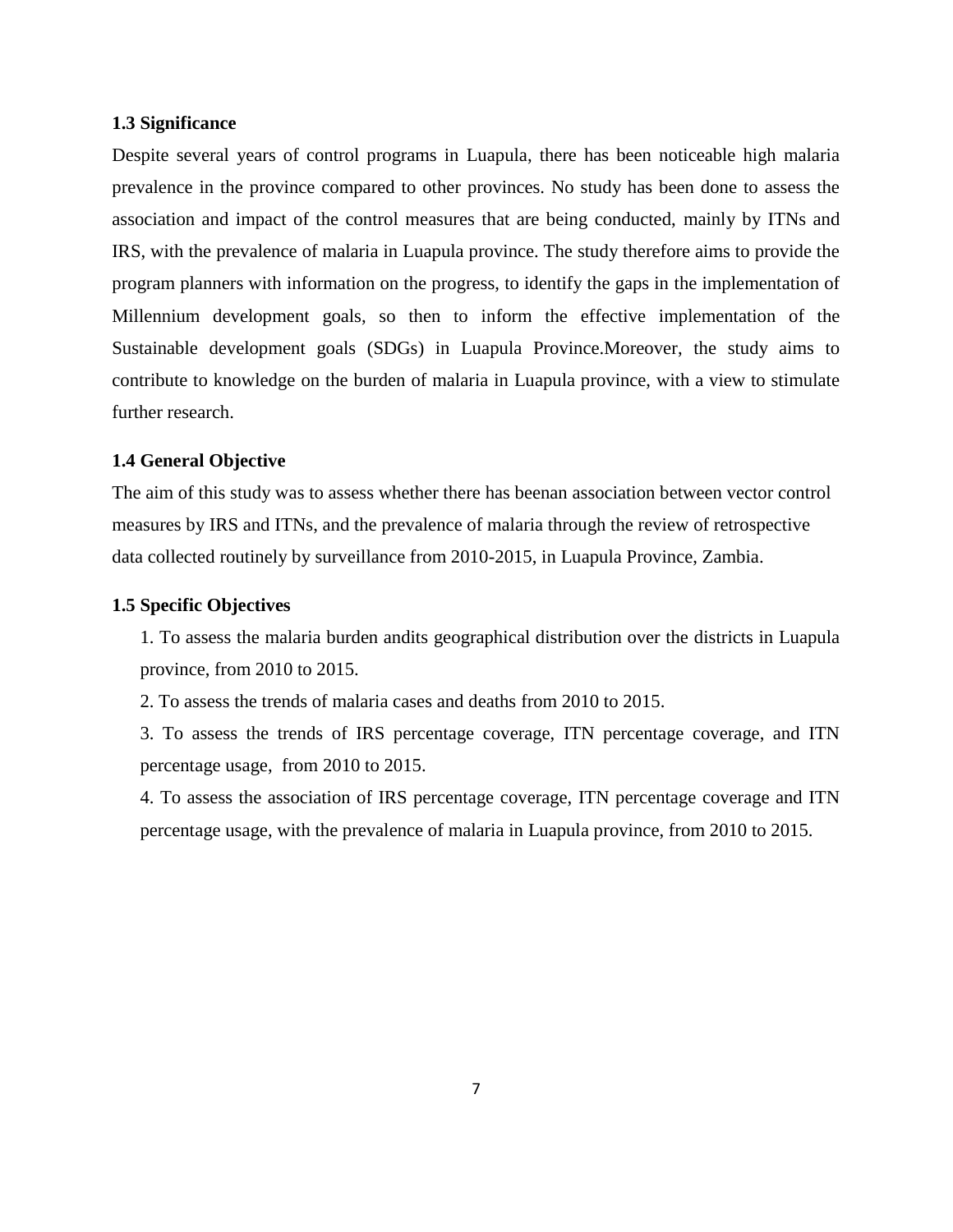## <span id="page-18-0"></span>**CHAPTER TWO : METHODOLOGY**

### **2.1 Study setting**

The study was conducted in Luapula province of Zambia. It is located north of the country, in the high rainfall belt of the central African Plateau. Climatically, the year is divided into a dry season (April-November) and a rainy-season (December-March). The province extends along the north and eastern banks of the river from Lake Bangweulu to Lake Mweru, including waters and islands of those lakes. The waters cover up to 43.5% of the land, and, the population consists of 991,927 people (Census, 2010).



**Fig 1: Map of Luapula Province**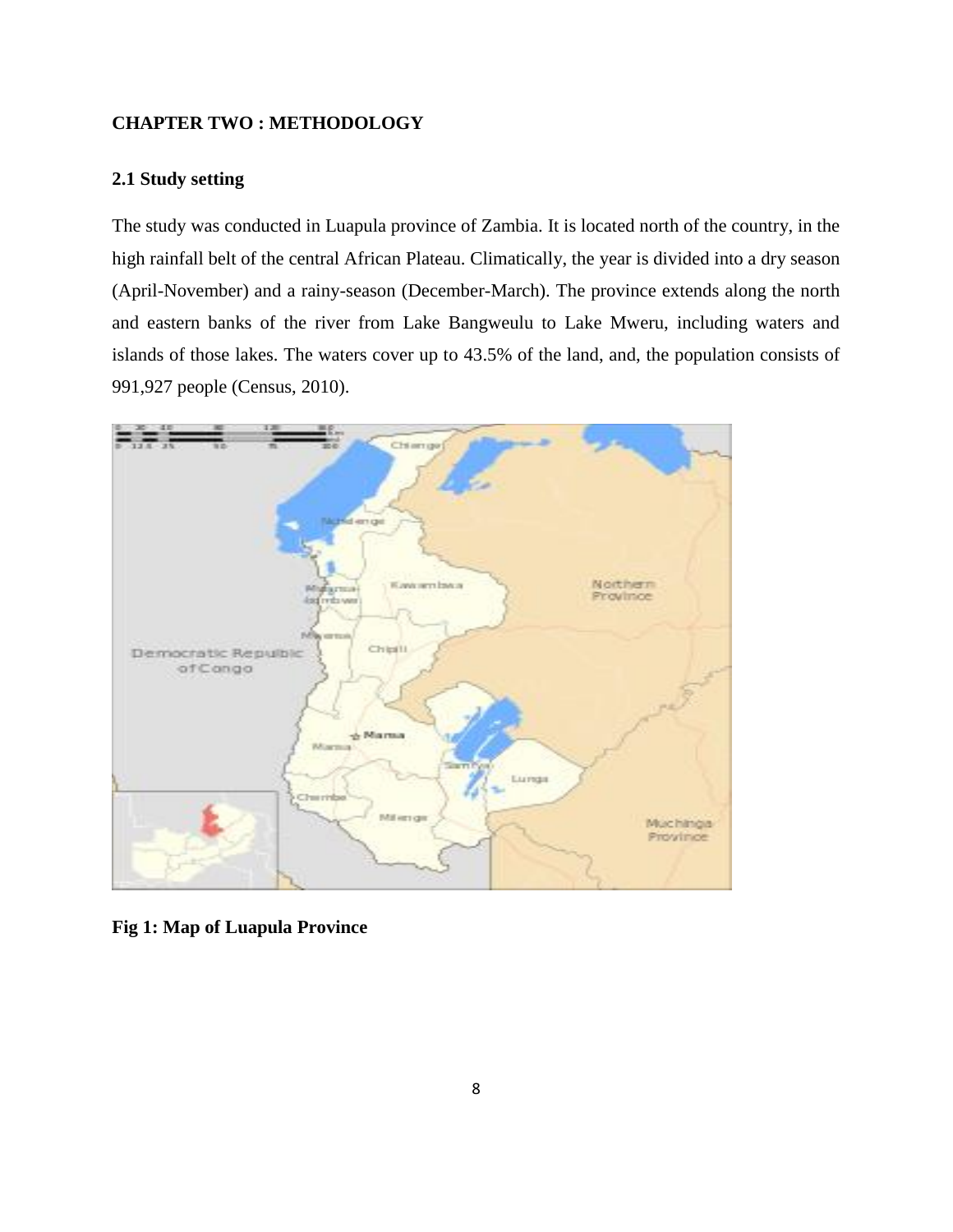#### <span id="page-19-0"></span>**2.2 Study Design**

The study was a cross-sectional study based on the retrospective analysis of routine surveillance data. Data on malaria in Luapula province are relatively complete, regularly reporting monthly to the Health Management Information System (HMIS). A desk-based analysis was used to assess the programmatic implementation and epidemiological impact of IRS and ITNs on malaria prevalence, from 2010 to 2015.

#### <span id="page-19-1"></span>**2.3 Data collection**

The following retrospective information was collected: malaria cases and deaths, IRS and ITNs data.

## <span id="page-19-2"></span>**2.3.1 Malaria cases and deaths data.**

This data was extracted from the HMIS.

A confirmed malaria case was defined as a patient with clinical features of malaria and *plasmodium* parasites detected on peripheral blood smears by microscopy or by rapid diagnostic tests (RDT's) at health care facilities or at community level through active surveillance.

Malaria-attributed mortality was defined as patients in whom malaria was recorded as a cause of death on the death certificate.

#### <span id="page-19-3"></span>**2.3.2 Spray and bed nets data.**

Vector control programmes are coordinated by the Ministry of Health through National Malaria Control Programme (NMCP). Bed net and spray data is recorded at district level by the District Health Management Teams (DHMT). Data was exracted from the DHMT. The malaria indicator surveys (MIS) was used for comparative and consistency checks, and also for missing data. The number of structures sprayed, the total number of households and number of households with ITNs, were the variables of interest.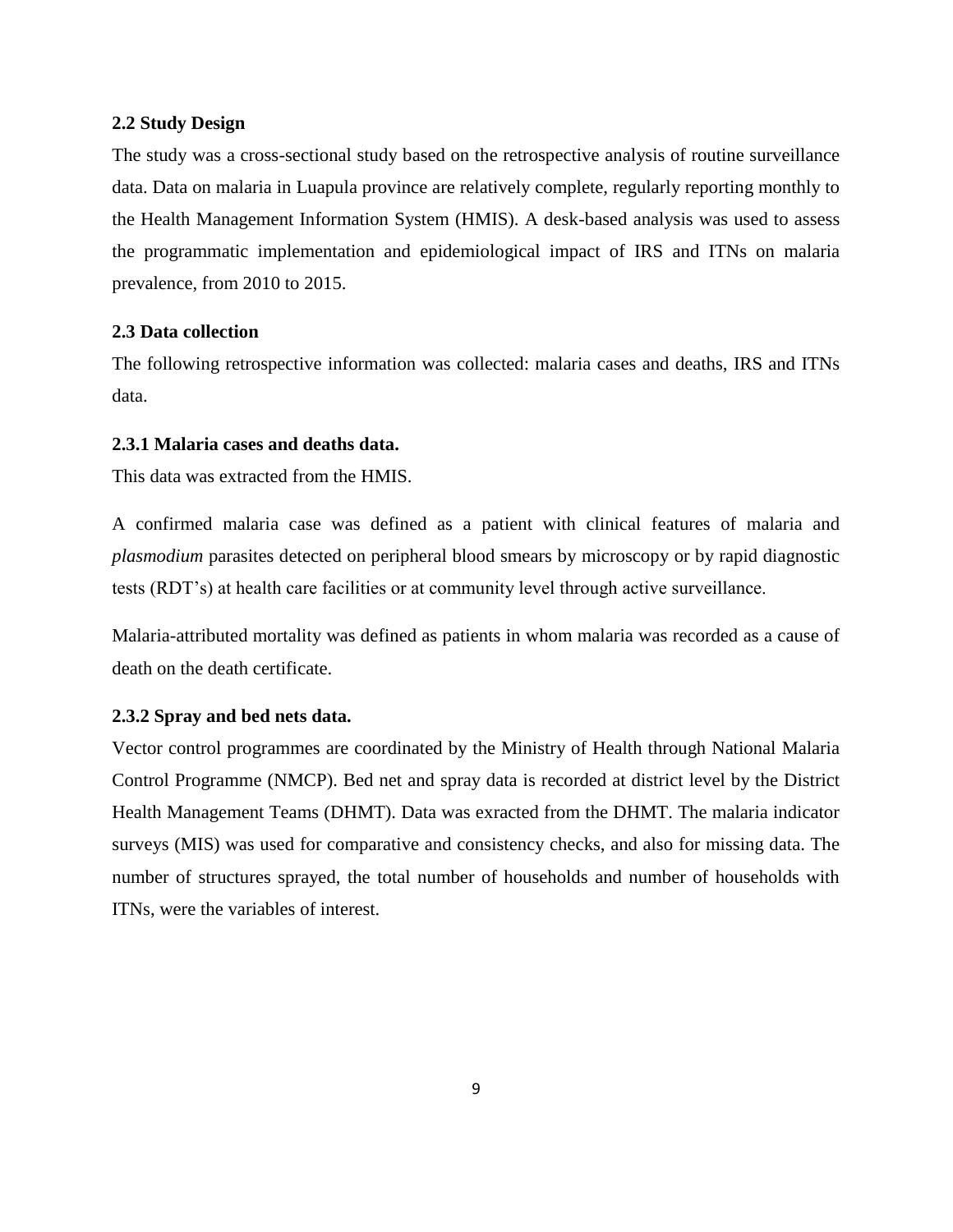**Table 1 below shows the variables that will be used in analysis of the data.**

| <b>Measurement scale</b> | <b>Type</b> | <b>Variable</b>                    |
|--------------------------|-------------|------------------------------------|
| Categorical              | Independent | Year                               |
| continuous               | Dependent   | Malaria in-patient confirmed cases |
| Continuous               | Dependent   | Malaria prevalence                 |
| Continuous               | Dependent   | <b>IRS</b> Percentage Coverage     |
| Continuous               | Dependent   | <b>ITN</b> Percentage coverage     |
| Continuous               | Dependent   | ITN Percentage usage               |
| Categorical              | Independent | <b>District</b>                    |

**Table 1: Variables that will be used in the analysis of data**

The Health Information Officer assisted in the extraction of HMIS data at the provincial office in Mansa.

#### <span id="page-20-0"></span>**2.4 Sampling**

Luapula is divided into 11 administrative districts which are run by local authorities. The districts are basically planning levels for health service delivery. Routine surveillance data from all the 11 districts will be included in the analysis.

## <span id="page-20-1"></span>**2.5 Data Analysis**

Data was first checked and validated, and then was entered and analysed using Stata. Descriptive statistics which included the means, standard deviations, proportions and 95% confidence intervals, were computed. Malaria prevalence rates per district were estimated by dividing the total number of cases, from 2010 to 2015, in each district, by their respective mean population estimates of each district.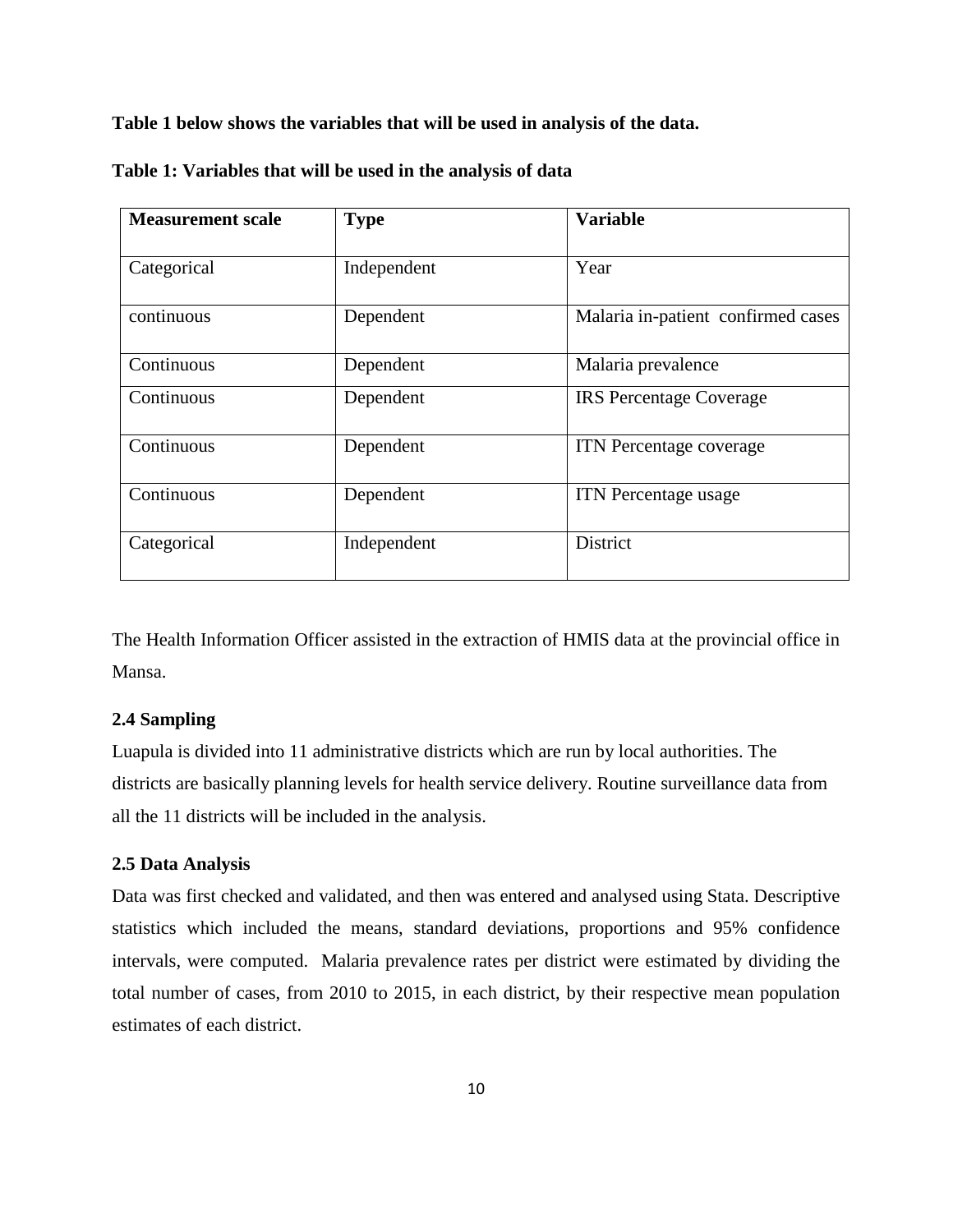# District's malaria prevalence from 2010 to 2015  $=$  District's total number of cases in the period from 2010 to 2015 /District's mean population estimate in the period from 2010 to 2015

Time series were then used to assess the trends of Luapula's malaria cases and deaths recorded in the HMIS from 2010 to 2015. Trends of the IRS percentage coverage, ITN percentage coverage and IRS percentagewere extracted from the MISs.

The prevalence of malaria in Luapula province each year of the period of study, from 2010 to 2015, were computed by dividing the total number of cases in that particular year by the population estimate in that particular year.

# The prevalence of malaria in Luapula in a year  $=$  The total number of cases in that year / the population estimate in that year

To assess the association of IRS and ITNs on malaria prevalence, the trends of the control interventions were compared with that of malaria prevalence over the five year period of stidy. The t tests and chi square tests for trend were used to assess trends over the six-year period. Differences at P< 0.05 were regarded as statistically significant.

#### **2.5 Data Quality**

As this study relied entirely on surveillance data, it was highly expected that the quality of data would be subjected to reporting inconsistencies, incompleteness of notification forms, and flawed data capturing and, therefore presenting missing data variables. Despite these shortcomings, it is worth noting that routinely collected data through provincial malaria surveillance system remains the basis for measuring malaria trends over time when cautiously analyzed and interpreted. The findings of this study are therefore not expected to be substantially affected by data quality.

#### <span id="page-21-0"></span>**2.6 Ethical Concerns**

Ethical clearance and approval was sought from the University of Zambia Biomedical Research and Ethics committee (UNZABREC/Assurance No. FW A00000338/IRB00001131 of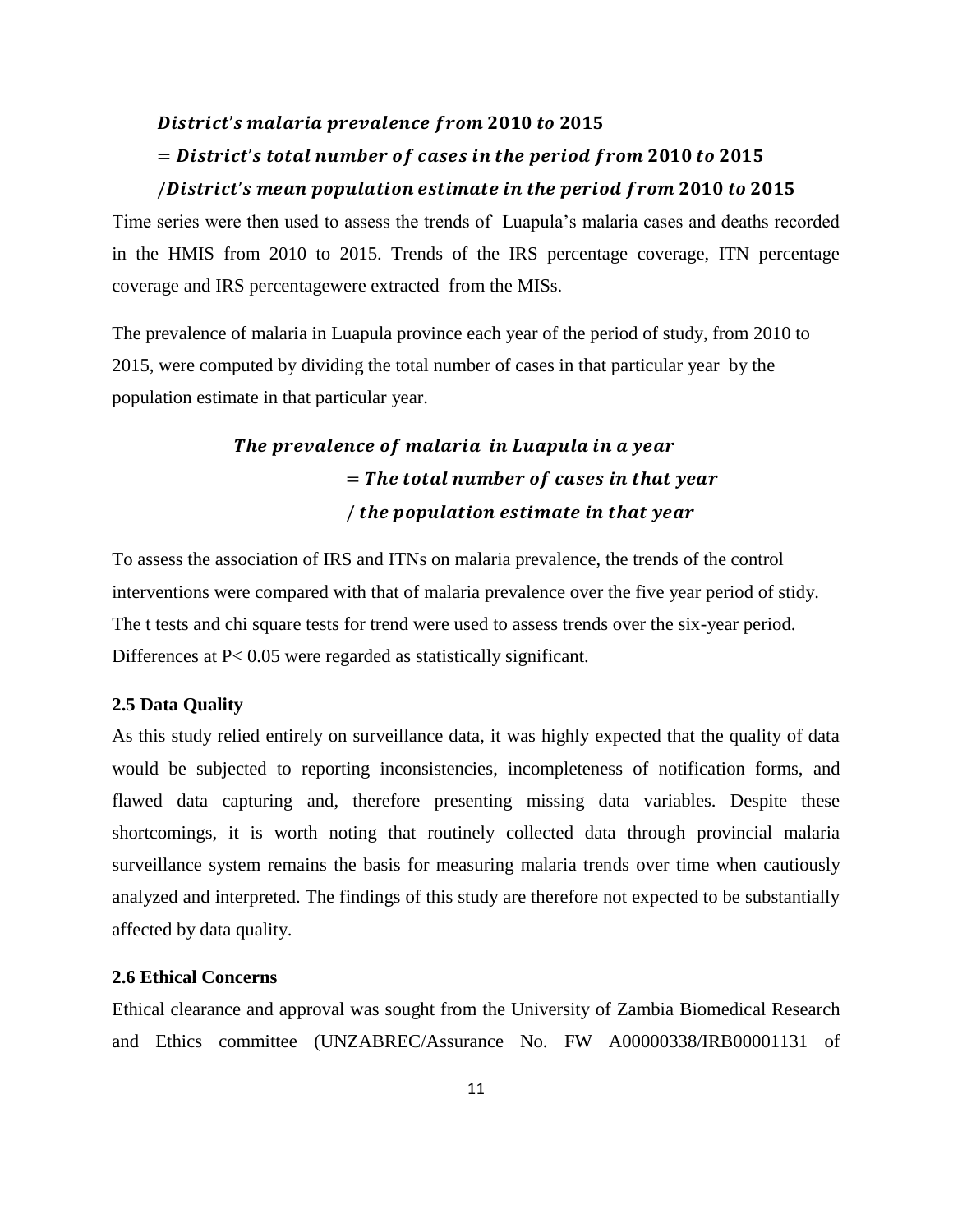IORG0000774). Permission to access malaria data was asked at the Provincial health office in Mansa district and from the Ministry of Health head office.

Data from the two main sources of data, the HMIS and the MISs is de-identified data so the issue of privacy was cleared. Other than this, the data being secondary, had less ethical considerations to be considered.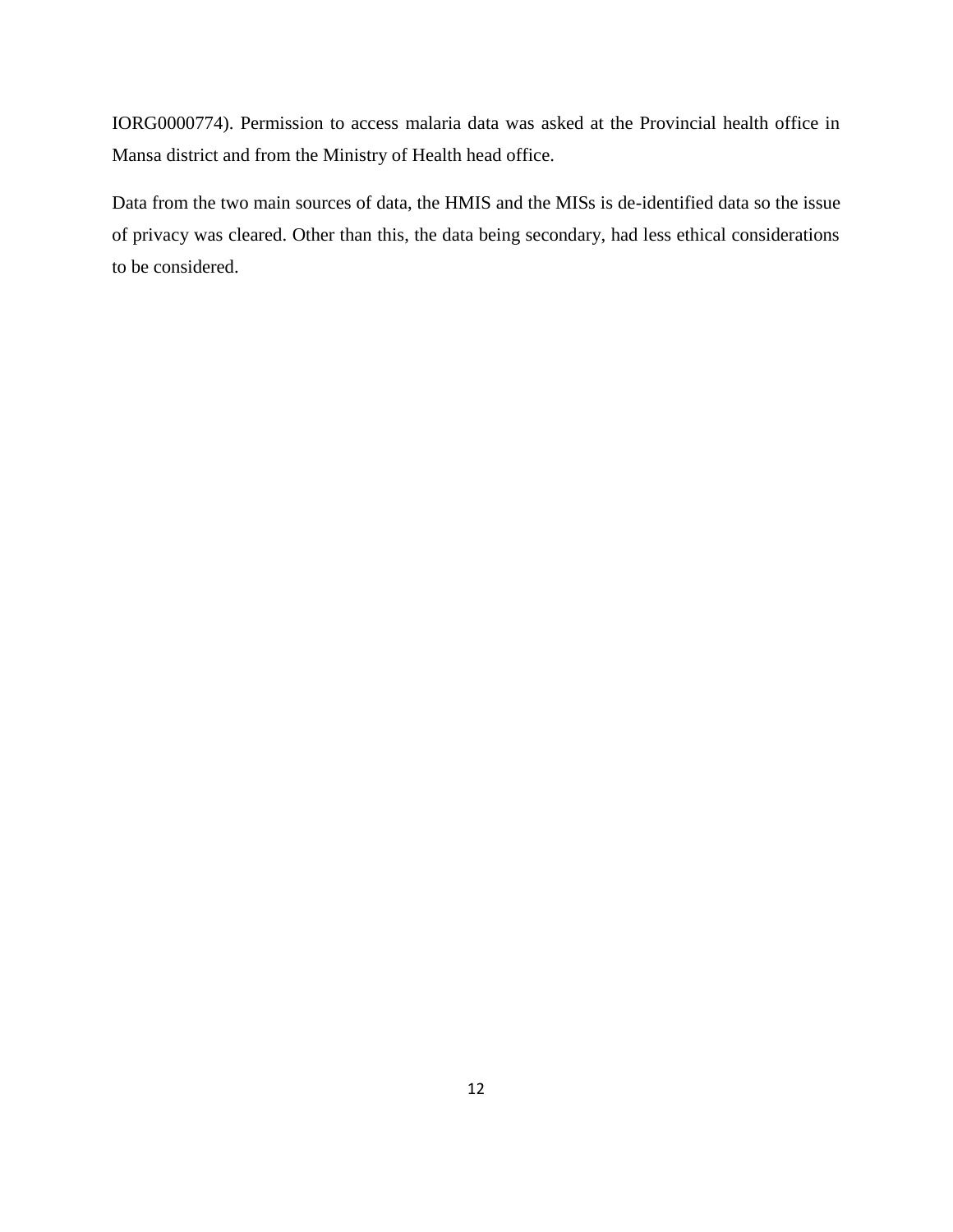## <span id="page-23-0"></span>**CHAPTER THREE: RESULTS**

<span id="page-23-1"></span>**3.1 Malaria distribution and trends**

# <span id="page-23-2"></span>**3.1.1 Malaria distribution by District**

|       | Table 2: Malaria cases and prevalence by district, Luapula Province, from year 2010 to |
|-------|----------------------------------------------------------------------------------------|
| 2016. |                                                                                        |

| <b>Mean Population</b> | Malaria            | Mean notified  | Number of              |           |
|------------------------|--------------------|----------------|------------------------|-----------|
| $(2010-2015)$          | prevalence $(\% )$ | cases (SD)     | notified cases $(\% )$ | District  |
| 169,365                | 37                 | 62,005 (22514) | 372,031 (18)           | Samfya    |
| 167,163                | 34                 | 57,521 (25595) | 345,128(16)            | Nchelenge |
| 49,937                 | 42                 | 20,756 (5862)  | 124,537(6)             | Milenge   |
| 95,711                 | 47                 | 45,160 (14265) | 270,958 (13)           | Kawambwa  |
| 206,583                | 45                 | 92,733 (33336) | 556,399 (26)           | Mansa     |
| 145,47<br>3            | 19                 | 27,333 (15004) | 163,997(8)             | Chienge   |
| 85,010                 | 55                 | 46339 (21955)  | 278,035 (13)           | Mwense    |

<span id="page-23-3"></span>Table 2 shows that the highest risk of malaria lies in Mwense district whose prevalence rate was at 55% during the six-year period from 2010-2015, followed by Kawambwa district with prevalence rate at 48% during the six-year period from 2010-2015. The least risk was in Chiengi district whose prevalence rate was 19%, during the years 2010 to 2015.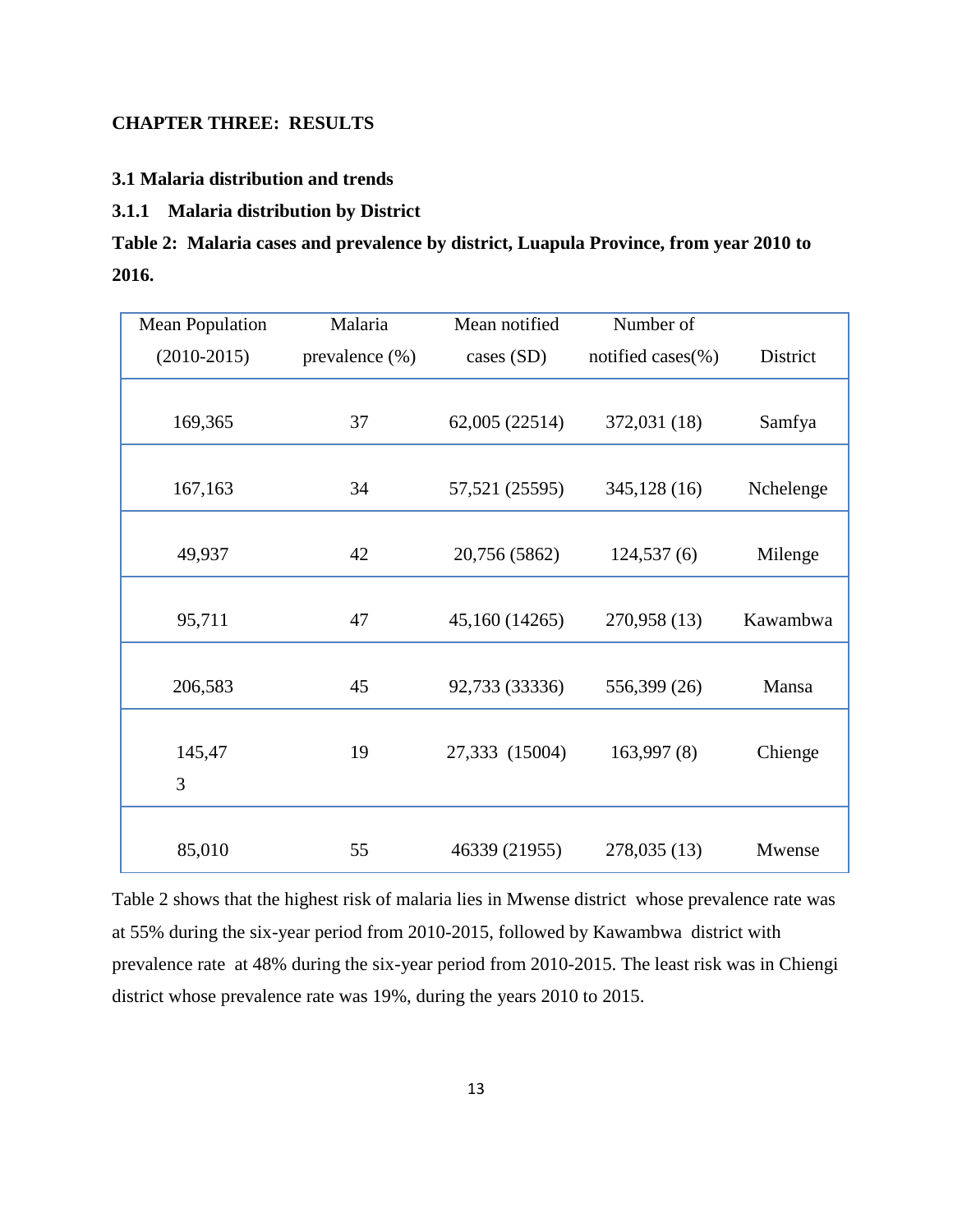**3.1.2 Malaria morbidity and mortality trends.**

| Year  | Total number | Mean notified   | 95%               | Total   | Mean    | 95%       |
|-------|--------------|-----------------|-------------------|---------|---------|-----------|
|       | of reported  | cases           | CI                | number  | malaria | CI        |
|       | cases        | (SD)            |                   | of      | deaths  |           |
|       |              |                 |                   | Malaria | (SD)    |           |
|       |              |                 |                   | deaths  |         |           |
| 2010  | 186,225      | 28,432(18,030)  | $11,754 - 45,108$ | 324     | 46(28)  | $22 - 71$ |
|       |              |                 |                   |         |         |           |
| 2011  | 275,225      | 39,322(18,905)  | $21,838 - 56,806$ | 397     | 56(38)  | $22 - 92$ |
|       |              |                 |                   |         |         |           |
| 2012  | 348,678      | 49,811(22,266)  | 29,219 - 70,404   | 468     | 66(51)  | $20 -$    |
|       |              |                 |                   |         |         | 114       |
| 2013  | 381,562      | 54,509(25,504)  | 30,922 - 78,096   | 377     | 53(45)  | $12 - 95$ |
|       |              |                 |                   |         |         |           |
| 2014  | 573,276      | 81,897(39,694)  | 45,186 - 118,607  | 375     | 53(42)  | $15 - 93$ |
|       |              |                 |                   |         |         |           |
| 2015  | 346,089      | 49,441(26,803)  | 24,652 - 74,230   | 221     | 31(27)  | $5 - 58$  |
|       |              |                 |                   |         |         |           |
| Total | 2,111,055    | 351,843(129,04) | 216,422 487,263   | 2,162   | 360(83) | 274-447   |
|       |              |                 |                   |         |         |           |

**Table 3: Reported malaria cases and malaria-attributed deaths, Luapula Province, year 2010-2015.**

Table 3shows that from 2010 to 2015, a total of 2,111,055 (mean 351,843; 95% CI, 216,422 - 487,263) confirmed malaria cases were reported in Luapula Province. The number of cases per year ranged from 189,225 cases in 2010 to 346,089 cases in 2015, with the mean(SD) ranging from 28, 432(18,030) to 49,441(26,803) cases. The number of reported cases show increasing trends from 2010 (186,225) to 2014 (573,276), then a decreasing trend from 2014 to 2015 (346,089).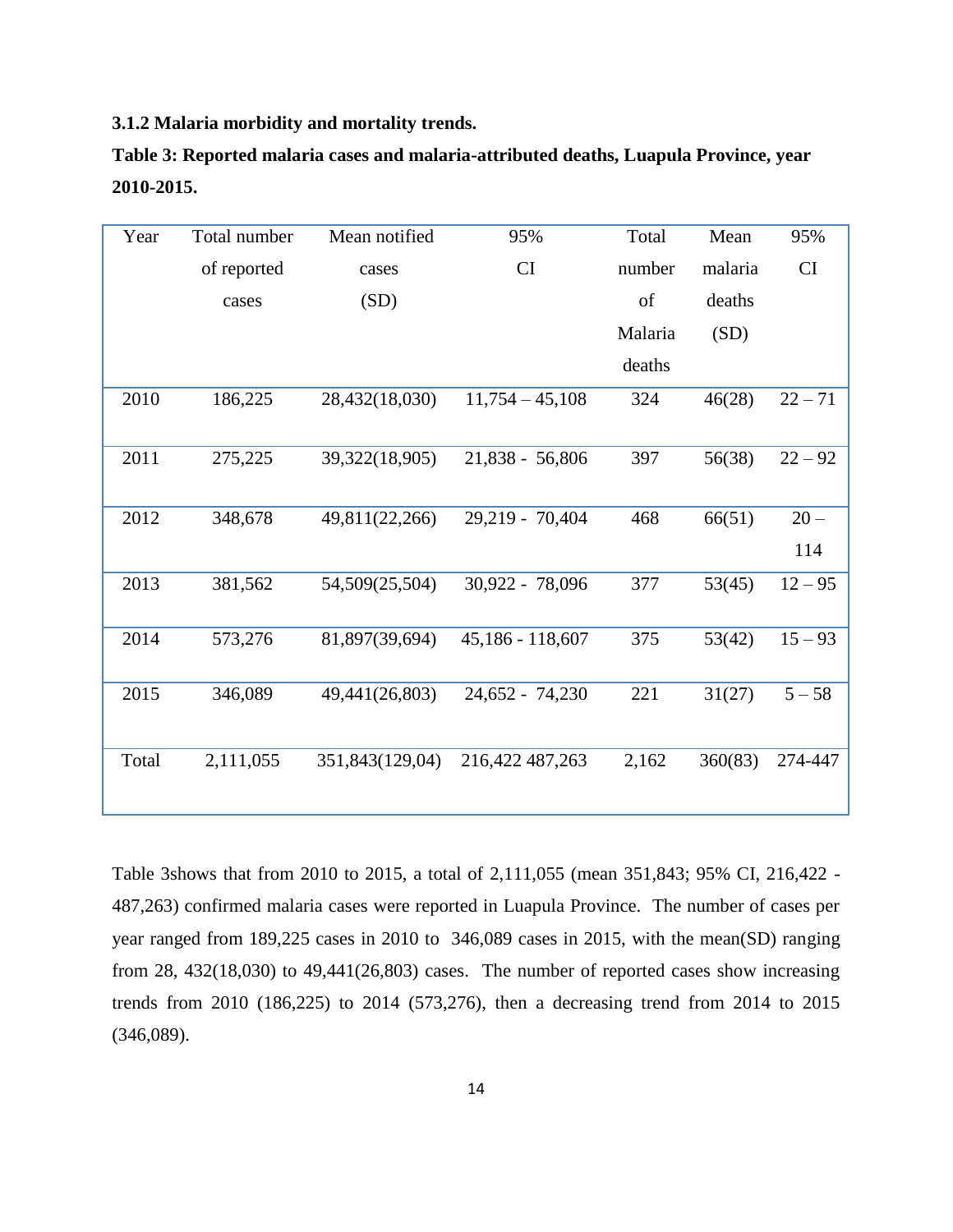#### <span id="page-25-0"></span>**3.2. IRS coverage and, ITN coverage and Usage in Luapula Province**

| <b>Percentage of</b><br>households sprayed<br>(IRS percentage)<br>coverage) | Percentage of households with<br>an ITN to sleeping space ratio<br>of at least one to one<br>(ITN Percentage usage) | <b>ITNs</b><br>percentage<br>coverage | Year |
|-----------------------------------------------------------------------------|---------------------------------------------------------------------------------------------------------------------|---------------------------------------|------|
| 9.2                                                                         | $\bullet$                                                                                                           | 59.9                                  | 2009 |
| 18.0                                                                        | 20                                                                                                                  | 49.9                                  | 2010 |
| 17.0                                                                        | 26                                                                                                                  | 70.0                                  | 2011 |
| 16.0                                                                        | 31                                                                                                                  | 90.0                                  | 2012 |
| 23.8                                                                        | 51                                                                                                                  | 88.3                                  | 2013 |
| 23.8                                                                        | 51                                                                                                                  | 88.3                                  | 2014 |
| 31.6                                                                        | 72                                                                                                                  | 86.5                                  | 2015 |

**Table 4: IRS coverage, ITN coverage and ITN usage in Luapula Province, 2009 to 2015.**

Table 4 shows a summary of yearly interventional activities in Luapula Province from 2009 to 2015. . The highest IRS% coverage was attained (23.8%) and the least was attained in 2009 (9.2%). The highest ITN% coverage was attained in 2013 and 2014 (88.3%), and the lowest was attained in 2010 (49.9%). Usage of ITNs was highest in 2015 (72%) and lowest in 2010 (20%).

IRS coverage,ITN coverage and ITN usage has been on the increase since 2010. There has been a 31% increase in ITN coverage  $(t=3.33. P=0.021)$ , a 72% increase in ITN usage  $(t=7.67,$ P=0.002), and a 71% increase in IRS coverage( $t=5,26$ , P=0.003), from 2010 to 2015.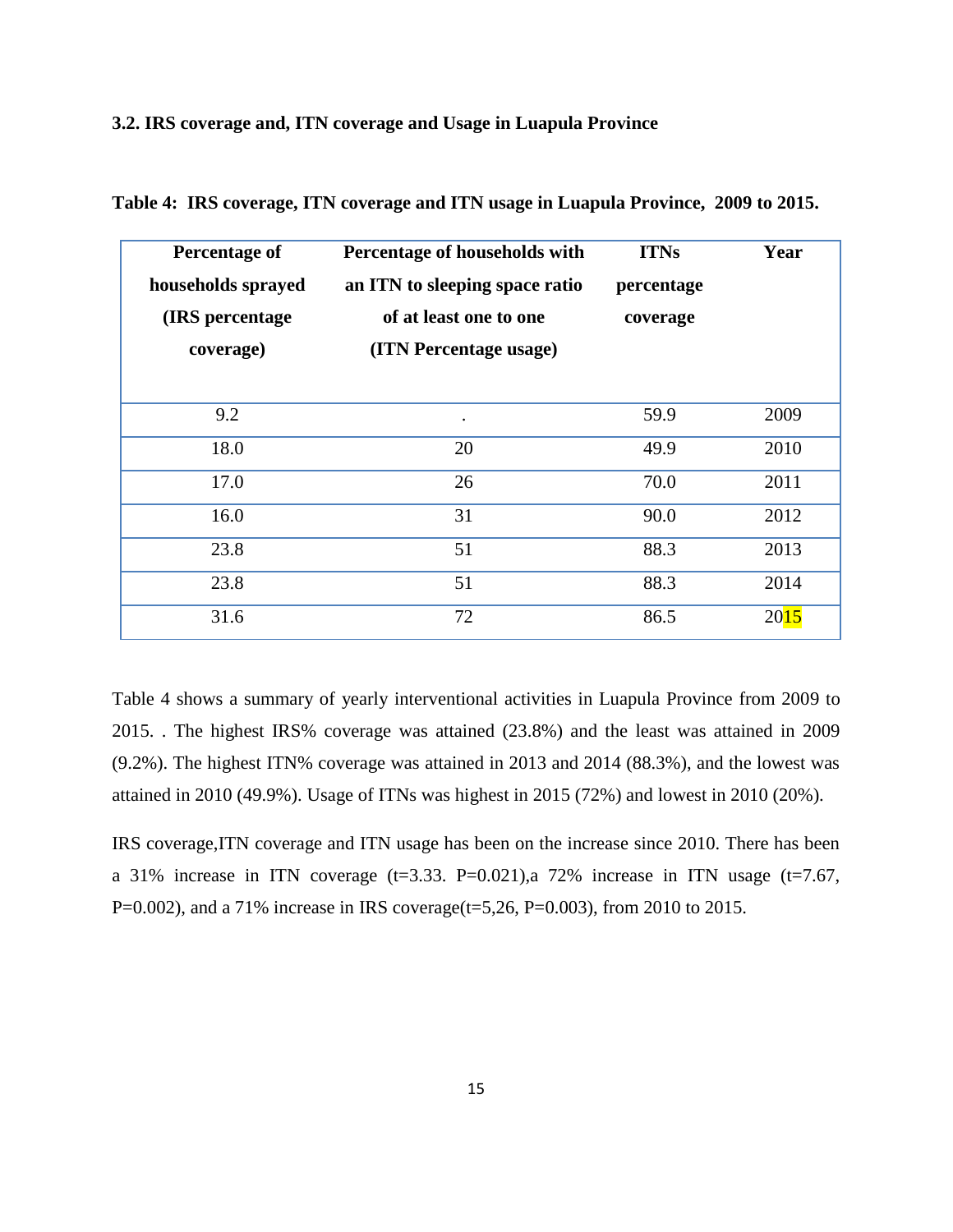### <span id="page-26-0"></span>**3.3 The effect of vector control interventions on malaria morbidity.**

Figure 5 presents data on IRS coverage, ITN coverage and usage, in relation to malaria prevalence in Luapula Province. Malaria prevalence had increased by 190% (t=6.06, P=0.009), from the year 2010 to 2014, despite the increase in the both the interventions. However, the uprelated scale of and in ITN usage in 2015 with a 47% decrease  $(X^2=8.32, P=0.0039)$  in malaria



**Fig 2: IRS coverage, ITN coverage and ITN usage in relation to malaria prevalence in Luapula Province, 2010 -2015.**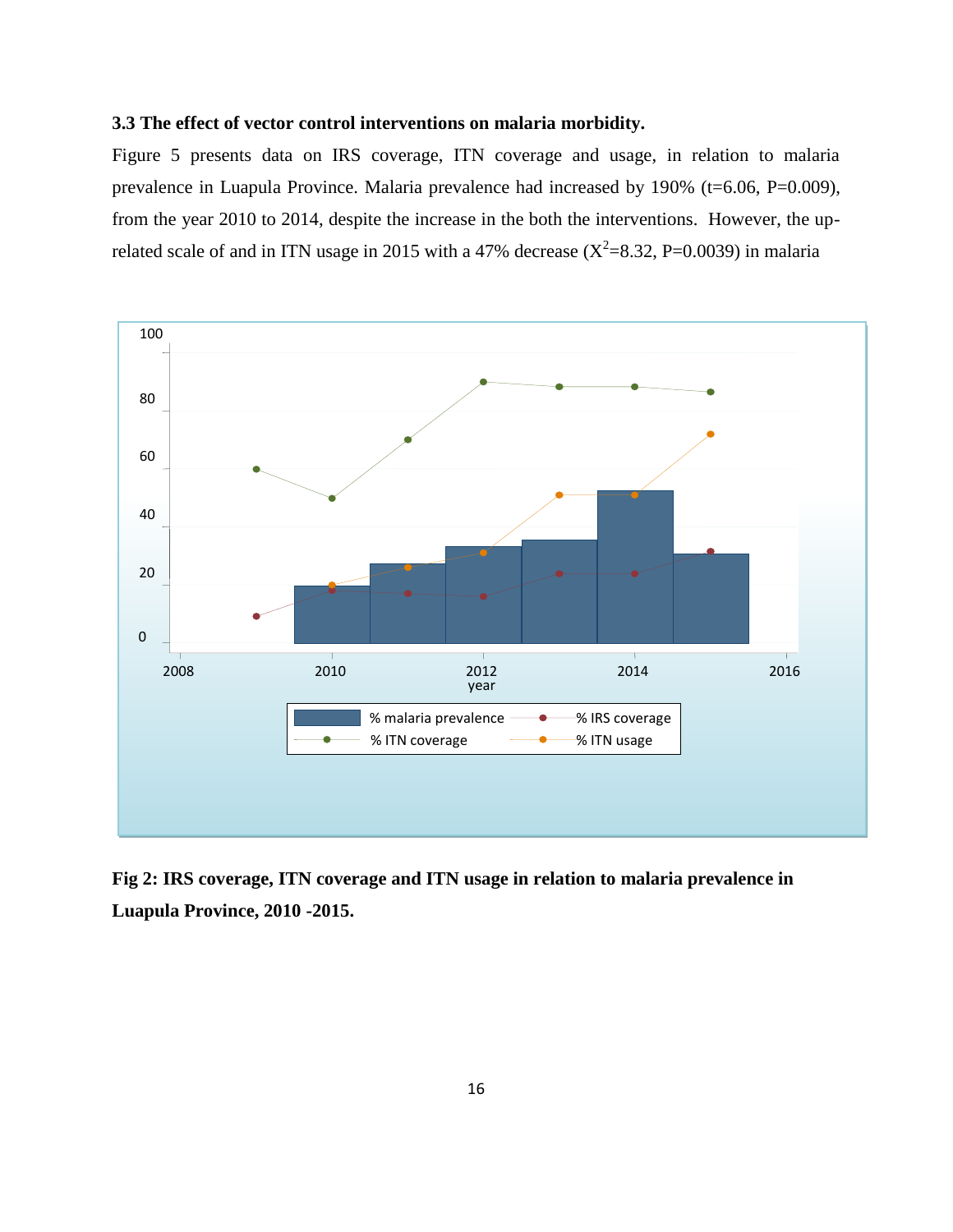#### <span id="page-27-0"></span>**CHAPTER FOUR : DICUSSION**

We set out to assess wether or not ther was an association between the vector control interventions by IRS and ITNs and the prevalence of malaria in Luapula province, in Zambia., in the time period of 2010-2015By province, Luapula reported the highest level of malaria prevalence, with 32.5% of children testing slide positive. Muchinga, Northern, and North-Western provinces reported the next highest levels of slide prevalence with 31.4%, 27.6% and 22.6%, respectively. Lusaka and Southern provinces reported the lowest levels of slide-positive children with less than 3% RDT positivity. Over time, North-Western Province has reported a large increase in slide prevalence, from 2010 to 2012 and on to 2015 (Figure 12). This contrasts with the situation in Eastern and Southern provinces which reported a decline between 2012 and 2015. As with the rest of the country, it was noted that that trends in the coverage of both the interventions were steadily increasing in the six-year-period of study. There had been a 31% increase in ITN coverage and a 71% increase in IRS coverage from 2009 t0 2015. Again, as with the rest of the country, malaria vector control by ITNs is the main vector control intervention and IRS is the supplementary intervention (MoH, 2015). It was therefore noted that ITN coverage was generally higher than IRS coverage in the total time period and that although large numbers of ITNs are being distributed, the usage of these nets were still low and had never met the targeted goal of 80% coverage during the study period.

Despite the noted increase in the control interventions by ITNs and IRS, malaria still remained endemic and was increasing with time, during the period of study. The malaria indicator surveys which show declines in malaria transmission and prevalence throughout much of Zambia, identifies several transmission foci including Luapula province. Similar findings were recognized during the malaria programme review conducted in 2010 by an independent team of experts and concern was expressed about malaria control in Luapula Province (NMCC, 2010). This increase could be attributed to increased insecticide resistance among the mosquito populations, population movement across the borders or internally from endemic areas, increased outdoor transmission or increased access to RDTs for parasitological confirmations in highly endemic settings (Chanda, 2011; WHO, 2005). According to World malaria report of 2010 and the Malaria indictor surveys information, they reviewed that there had been a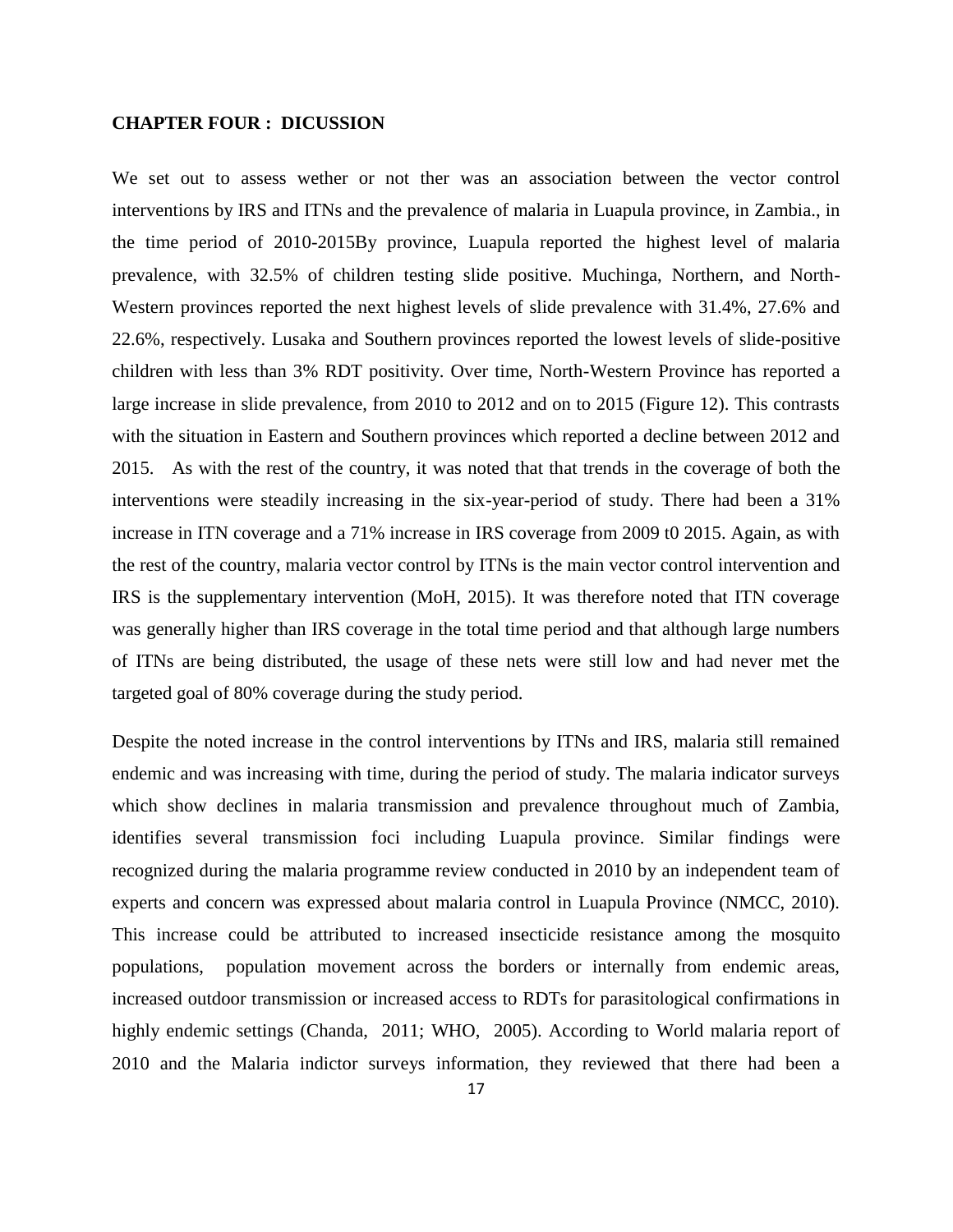decreasing trend in malaria morbidity in Luapula province, in the previous years before 2009 and that malaria morbidity began to increase from 2009 onwards. This resurgence of malaria confirms with the findings of Masaninga et al, in 2013, when they set out to assess the epidemiology and trends of malaria in the entire country of Zambia. The reported resurgence was because of the increasing trends from Luapula province together with Eastern and Northern provinces, they reported. It has also been reported that the observed resurgence was attributed to the reduction in funds allocated for malaria control. From the year 2007, Zambia 's financial efforts pertaining to malaria control had not been sustained and had been dropped since then, making the delivery of interventions a challenging task and compromised people's health (Roll back Malaria, 2011).

A notable peak in the number of cases was observed in the period of study. This occurred in 2014, a year with 81, 897 cases reported. The prevalence rate in this year was at 526 cases per 1000 population. This peak was followed by a steep reduction of almost 40%, in the subsequent year. This decrease was due to the noted increase in the use of ITNs in 2015. Also, it can be attributed to the upscale of IRS coverage that may not have been reflected in the HMIS data, but actually, in 2014, there was an AIRS spray complain conducted in Luapula province that had covered about 87.8% of the houses. As earlier stated, malaria mortality show a decreasing trend. This decrease can be attributed to an increased access to ACTs or/and anti-malarial drugs or even an increase in early diagnosis of the disease.

The general distribution of malaria by district was assessed as well. Results indicated that malaria distribution varied significantly across the districts. Mansa district had the highest number of cases in the total period of study (26%), whilst Milenge district with 6% of the total cases, had the lowest number of cases. This was so probably because of the population sizes of the district. Mansa in this case has the biggest population size in Luapula province, whilst Milenge is one of the districts with a small population size (CSO, 2010). We then went forth to assess which district had the highest and lowest risk of malaria. Mwense district had the highest risk with 55% prevalence, followed by Kawambwa district with prevalence rate of 48%, during the six-year period, from 2010-2015. The least risk was in Chiengi district whose prevalence rate fell at 19%, during the years, 2010 to 2015. The high prevalence noted in Mwense district could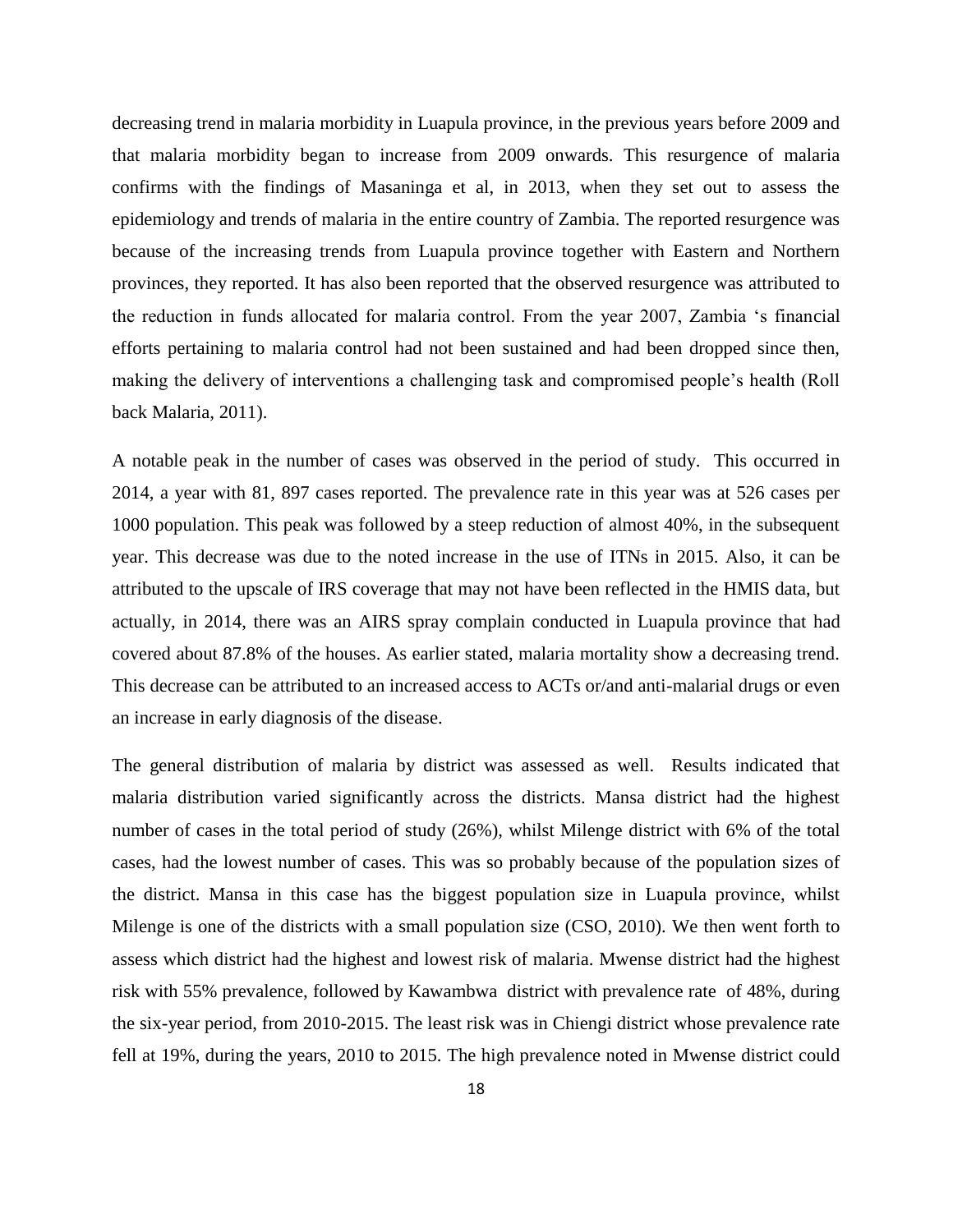be due to its close proximity to the Democratic Republic of Congo, but, it is not the only district in Luapula province that is in close proximity with DRC. Actually, most of Luapula's districts boarder with DRC. Probably the people in this district are highly mobile compared to other districts. Therefore, further research has to be done to assess the main reason behind the high burden of Malaria in Mwense. One the other hand, the high burden of malaria in Kawambwa can be attributed to its intensive agricultural activities practiced, especially those among the tea plantations. The link between malaria and agriculture has a long history, in particular irrigation, by creating suitable breeding sites that facilitate malaria transmission (Bruce-Chwatti, 1993), and insecticed resistance developed by the mosquitoes due to their overuse during agricultural practices (Albuelmaali, 2013). In addition to the many water bodies situated in the district, It also has been reported that Kawambwa has the longest rainy season in the province, that stretches from October to May, and has had flood outbreaks in recent past. It actually has been nicknamed the water district by the daily mail newspaper over the years. This abundance of water therefore has contributed to the high malaria burden noticed.

In general, Luapula has a very high burden of Malaria and it records to be the province with the highest prevalence in Zambia (MIS, 2015). Importation of cases from DRC should be considered as it may be expected that the high burden malaria in DRC could be affecting the province. Reports confirm that the burden of malaria in DRC continues to increase and that Congo is now the country with the second highest prevalence of Malaria, after Nigeria (WHO, 2015).

It is evident from this study that there has been no direct link between the vector control interventions by ITNs and IRS, and malaria morbidity in the six years period of study, except from the period 2014 to 2015. During this period, as earlier stated, the significant increase of ITN usage, as well as the continued steady increase in IRS coverage led to the sharp reduction of in malaria cases. Factors such as an increased use of other preventive interventions or improved education and awareness or improved socioeconomic indices may have equally played a role in the marked reduction of the burden in the province. Countries like Namibia have significant reductions malaria morbidity and mortality at national level, but has had some districts in the Northern parts of the country that still are recording an increase in malaria cases and deaths over time (Loide, 2016). For the past three years, regions in the northern borders of the country have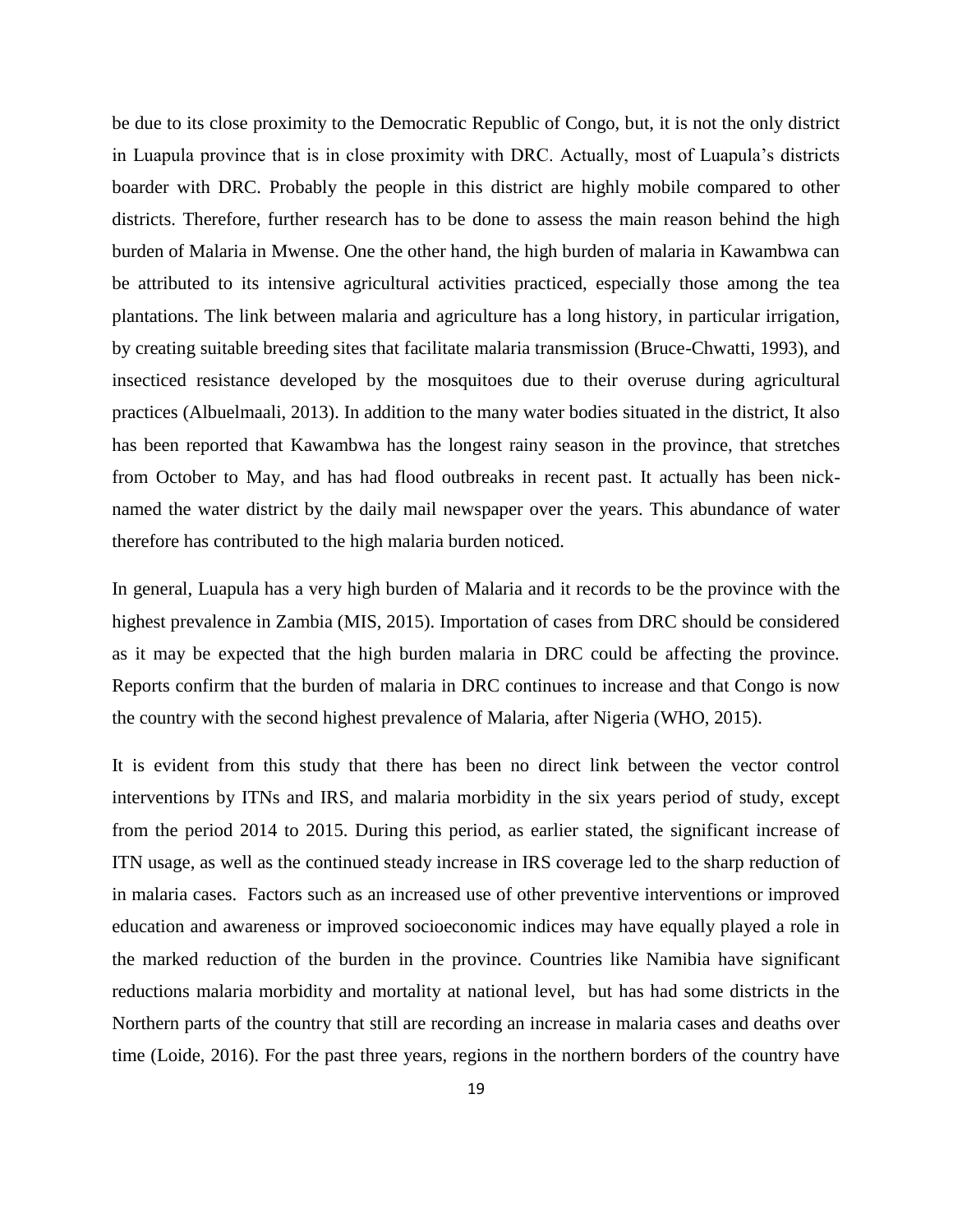reported increases in the numbers of malaria cases and deaths, with Kavango East and West topping the list, followed by Zambezi, Omusati and Ohangwena (Loide, 2016). In Tanzania, an increasing trend was observed in 2007 despite the scaling up of ITNs. It was argued that, despite the coverage increasing with time, the burden still increased due to underuse of ITNs, low net retreatment rate and insecticide resistance developed due to overuse in agricultural activities (Leonard, 2007). Also, a study in Western Kenya reviewed findings that there was a resurgence of parasite prevalence and malaria vectors in two of the study sites despite a high ownership of ITNs. The factors that were likely to contribute to malaria resurgence included reduced efficacy of ITNs, insecticide resistance to mosquitoes and lack of proper use of ITNs (Zhou, 2011).

It is acknowledged that this study has several limitations given that it mainly relies on surveillance data. Firstly, the problem with surveillance data is that the quality might be subjected to reporting inconsistencies and incompleteness, emanating from incorrect completion of notification forms, lack of systematic inclusion of data from other sources such as traditional healers, faith-based organizations and self-treatment cases. Secondly, over-reporting of cases could have also occurred in the high-risk areas due to high awareness and advocacy regarding malaria among health care providers and workers. Finally, it is possible that some confounding factors that may have influenced the changes in the burden of malaria were not assessed in this study, such as the effect of other preventive interventions, changes in vector population, human population movements, and increased access to health care services, ACT and more sensitive and specific tools and socioeconomic factors

The other major limitation encountered by the study was with the sources of data. Because of the inconsistence of ITN and IRS data from district health management units, we extracted data from the Malaria indicator surveys (MIS). Malaria indicator surveys are not routinely done on a yearly basis. The surveys were conducted in the years 2006, 2008, 2010, 2012 and 2015, and this study utilised data from 2009 to 2015. The survey data were therefore averaged for the missing years. It should be acknowledged that the trends of the two interventions may not have been truly reflected, like for instance in 2014, the averaged data did not reflect the massive AIRS complain that covered about 87% of the households (AIRS, 2015), and this is believed to have had a significant contribution to the reduction in the malaria prevalence as discussed earlier. Also, it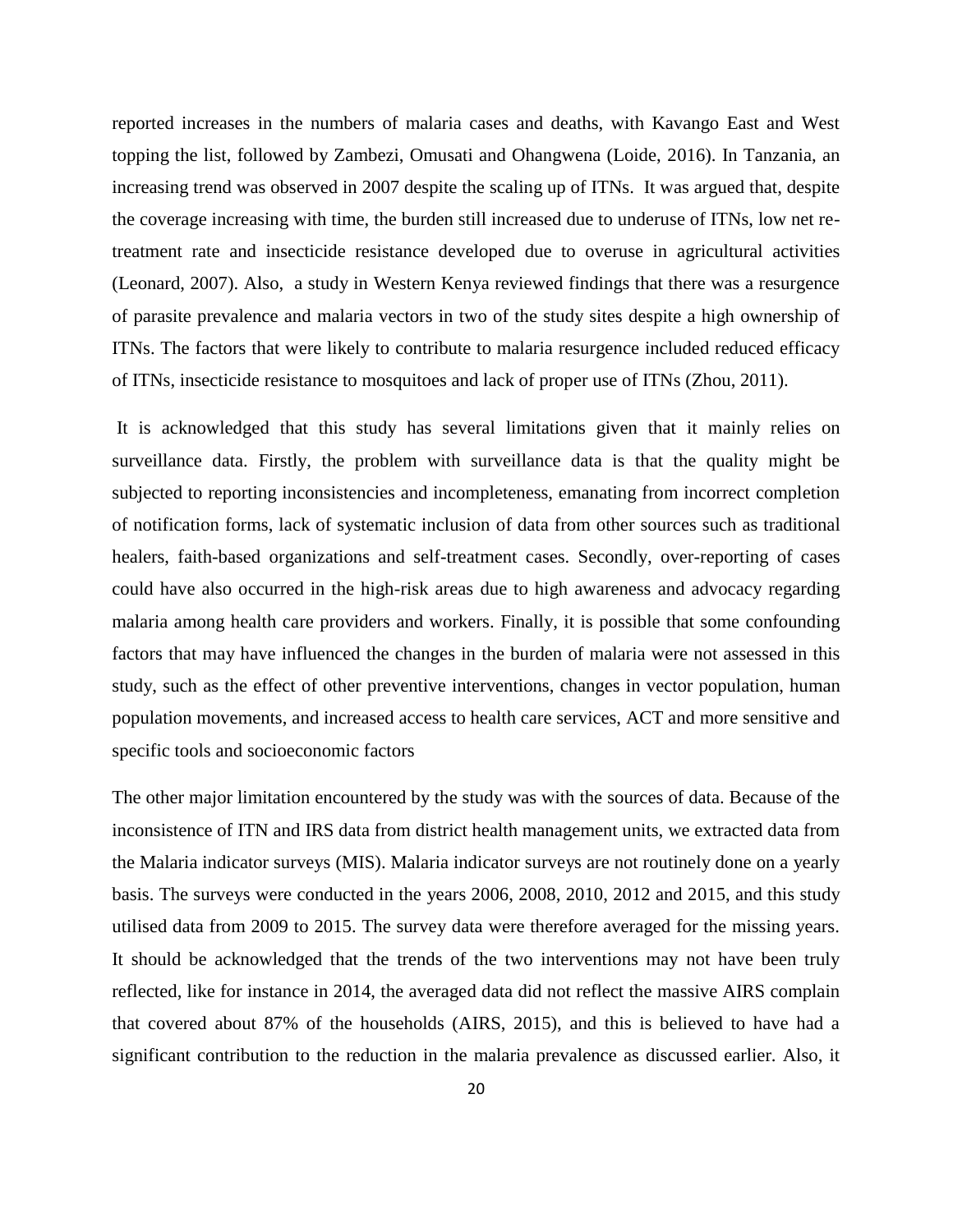was intended that the study included the informattion on when exactly the spraying was done per season in the total period of study, but the districts did not have this data, except from that of the year 2015. This information was vital for this study as it is known that the time of spray strongly associates with whether or not the spraying reduces the malaria burden in a particular season.

The study encountered an administrative limitation too. It was covering the time period from 2009 to 2015. It is during this period that the Patriotic front in government, under the leadership the late President Micheal Chilufya Sata, had added 4 more districts, Chipili, Chembe, Lungu and, Mwansabombwe to the seven districts, adding up to a total of 11 districts. This administrational change had an effect on the analysis of the geographical distribution of malaria by district, as the new districts had less surveillance data recorded. Their records were initially incorporated in the parent district each was coming from. To avoid complications, the initial 7 districts were assessed without including the 4 new ones. However, it is noted that the true geographical distribution of malaria reported may have been compromised.

Despite the above stated shortcomings, it is worth noting that routinely collected data through provincial malaria surveillance system remains the basis for measuring malaria trends over time when cautiously analyzed and interpreted. The findings of this study are therefore not expected to be substantially affected by data quality.

#### **4.1 Conclusion**

The data presented in this study documents increased malaria morbidity with a marked reduction in 2015, and a general decrease in malaria mortality, in the six-year study period (2010-2015). The conclusion that can be drawn from this study is that there had been no association between the general progress in scaling up of vector control activities by ITNs and IRS with malaria prevalence. The burden remained high and continued to increase, except in the 2014/2015 malaria season, where a significant increase in ITN usage led to the significant reduction of the prevalence of malaria.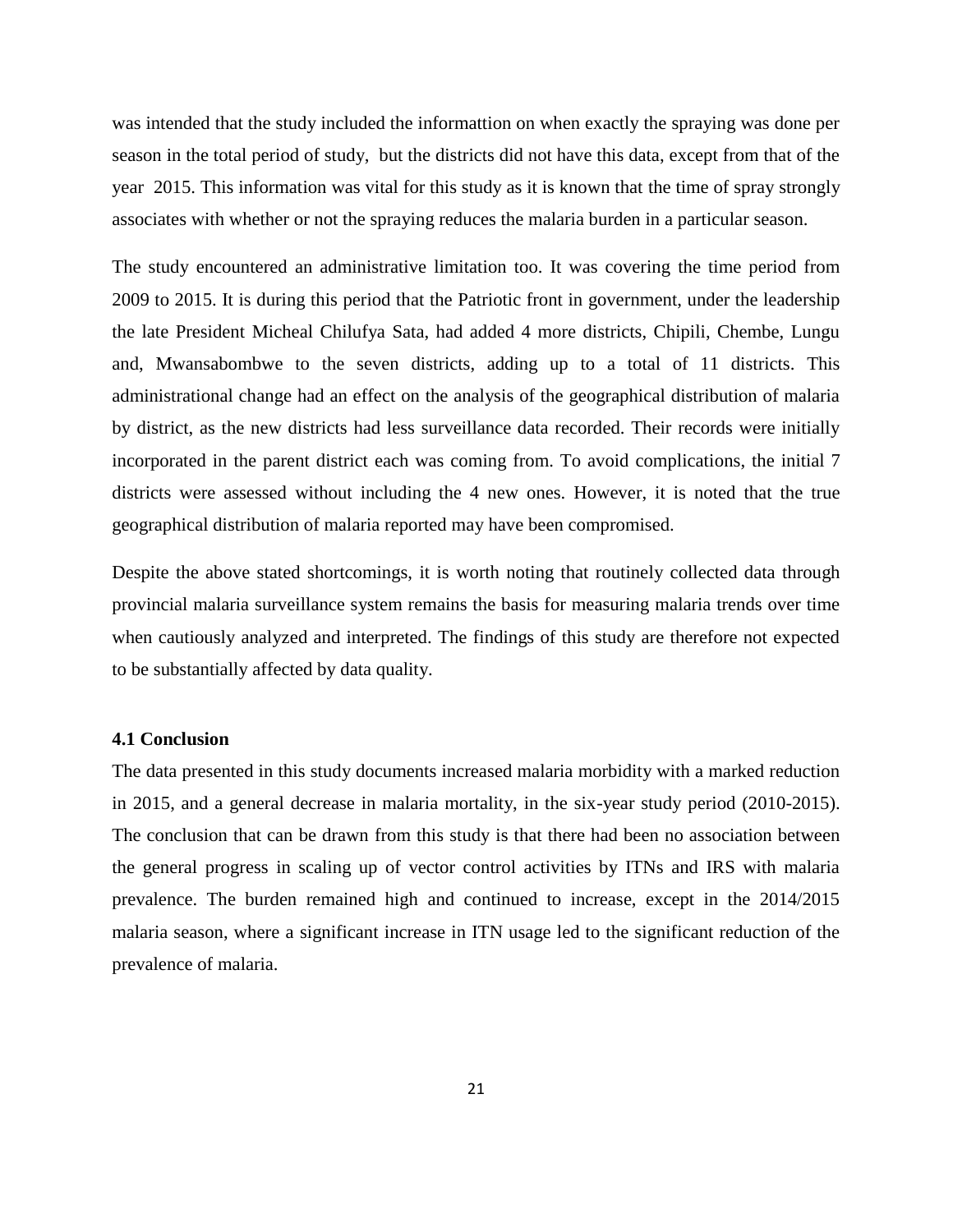#### **4.2 Recommendations**

The national malaria control programmes should device interventions that will further increase ITN usage in the province, e.g, net hanging campaigns.

Secondly, the national malaria control programmes should consider in scaling up both IRS and ITN coverage if local upscale of ITN alone is insufficiently effective and cannot be improved. A key consideration would be the additional cost of providing the combined intervention. It would be prudent for malaria control programmes to implement the two methods simultaneously to monitor the impact and cost-effectiveness of the combination to verify whether the additional resources have the desired effect.

The importation of malaria cases should be addressed by intensifying regional cross-border collaboration efforts in order to lower the risk of re-importation of malaria. Internally, the province may need to institute initiatives addressing immigrant carriers to restrict the importation of cases such as assessing the feasibility of boarder screening.

Last but not the least, IRS should be done at a time just before the onset of the rain for effect to be seen, and this information on when exactly the spraying is done should be recorded per spray season as this would help in impact assessment of the intervention.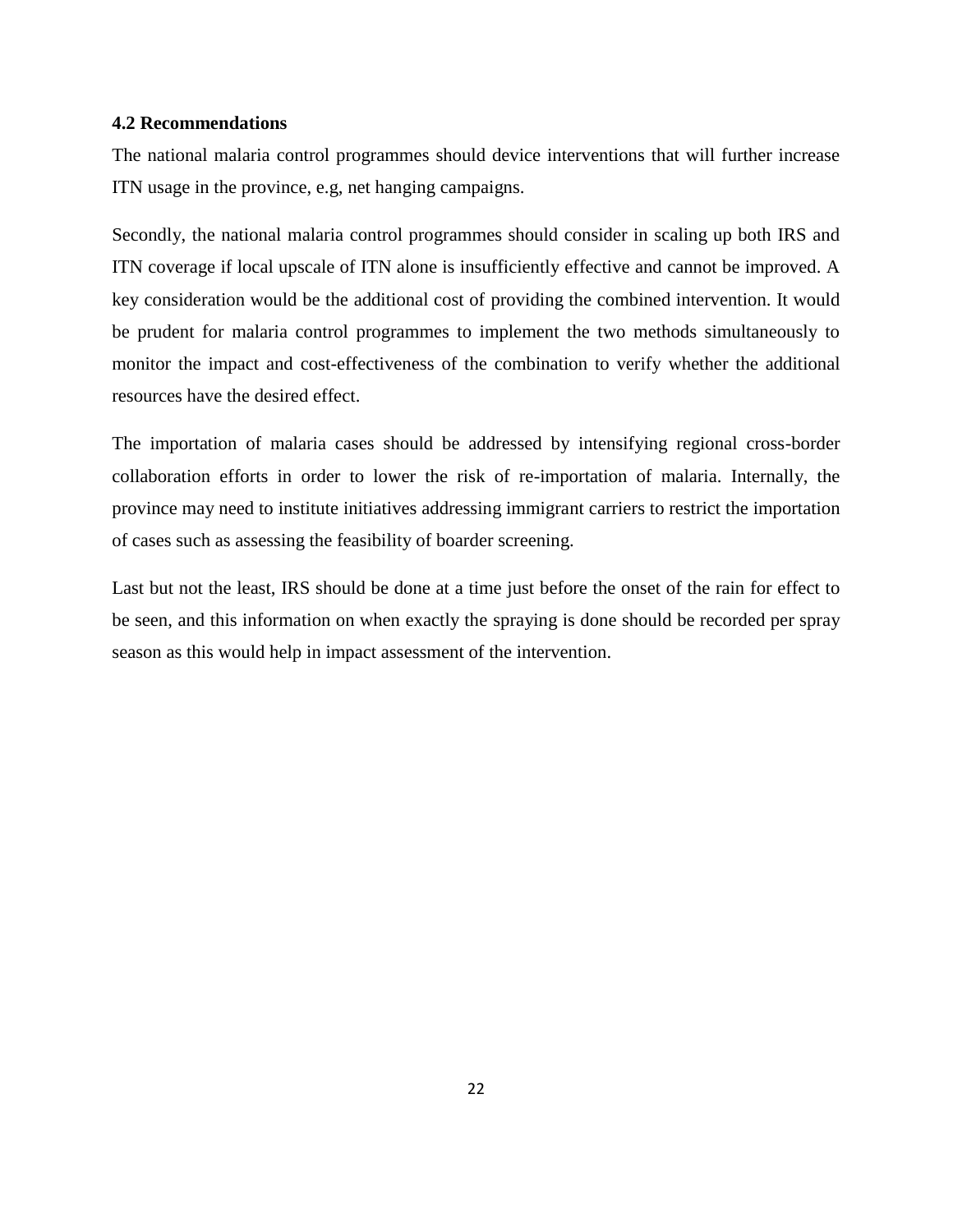#### <span id="page-33-0"></span>**5.0 REFERENCES**

AIRS. 2014. Where we work, Zambia [Online]. Available: http://www.africairs.net/where-wework/zambia/. [Accessed January 7th 2015.

Binka, F. The goals and tasks of the Roll Back Malaria WHO Cabinet Project. 2000. Med Parazitol.

Chanda, E., Hemingway, J., Kleinschmidt, I., Rehman, A., Ramdeen, V., Phiri, F., Coetzer, S., Mthembu, D., Shinondo, C., Chizema-Kawesha, E., Kamuliwo, M., Mukonka, V., Baboo, K., Coleman, M. 2011. Insecticide resistance and the future of malaria control in Zambia. PLoS One. 6.

Chanda, E., Coleman, M., Kleinschmidt, I., Hemingway, J., Hamainza, B., Masaninga, F., Chanda-Kapata, P., Baboo, K., Durrheim, D., Coleman, M. Impact assessment of malaria vector control using routine surviellance data in Zambia: implications for monitoring and evaluation. 2012. Malar J,11, 437. Available; doi: 10.1186/1475-11-437.

Chibulski, R., Bell, D., Christophel, E.,Hii, J., Delacollete, C., Bakgaita, N 2009. Estimating the trends in malaria at a country level Am J Trop Med Hyg., 77, S133-S137.

Curtis,C., Mnzava, A. 2000. Comparison of house spraying and insecticide -treated nets for malaria control. Bull World Health Organ, 78(12): 1389-400.

Gimnig, J., Otieno, P., Were, V., Marwanga, D., Abong'o, D., Wiegand, R. 2016. The Effect of Indoor Residual Spraying on the Prevalence of Malaria Parasite Infection, Clinical Malaria and Anemia in an Area of Perennial Transmission and Moderate Coverage of Insecticide Treated Nets in Western Kenya. PLoS ONE. 11,1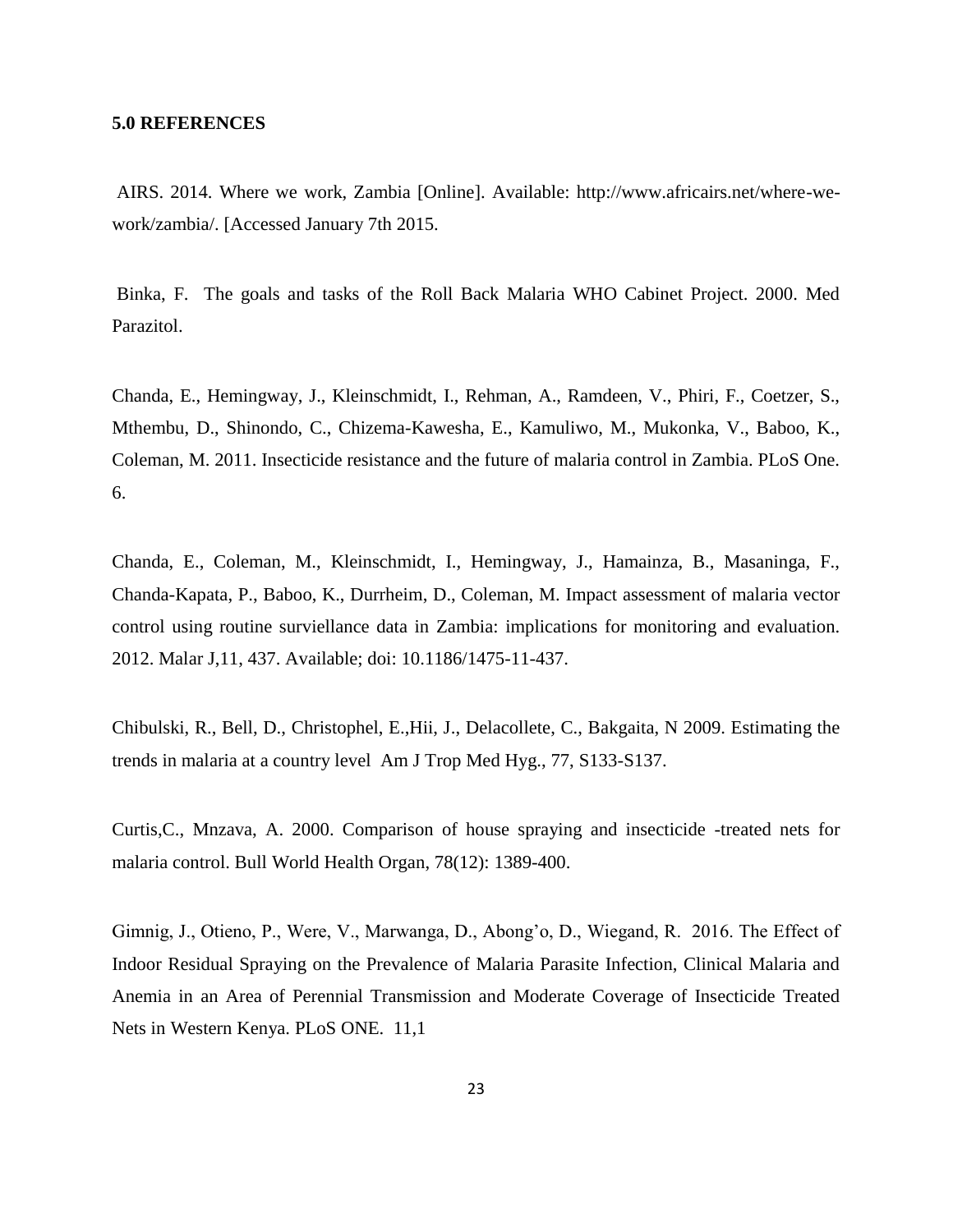Grillet, M. 2000. Factors associated with distribution of Anopheles aquansalis and Anopheles oswaldoi in malarious erea, northeastern Venezuela. J Med Entomol, 37(2):231-8

Hay, S., Guerra, C., Tatern, A., Noor, A., Snow, R. 2004. The Global distribution and population at risk of malaria: past, present and future. Lancet, 4, 327-336.

Hemingway, J. , Ranson, H., Magill , A.,, Kolaczinski, J., Fornadel ,C., Gimnig, J., Coetzee, M., Simard, F., Roch, D., Hinzoumbe, C. , Pickett, J., Schellenberg, D., Gething , P., Hoppé, M., Hamon, N. 2015 . Averting a malaria disaster: will insecticide resistance derail malaria control? Lancet. 387(10029):1785-8. doi: 10.1016/S0140-6736(15)00417-1.

Hung Le, Q., Vrie, P., Giaos, P., Nam, N., Binh, T., Chong,M., Quoc, Thanh, T., Hung, L., Kager, P. 2002. Control of malaria: a successful experience from Viet Nam. Bull World Health Org, 80(2), 660-6

Kamuliwo, M., Chanda, E., Hague, U., Mwanza-Igwe, M., Sikaala, C., Katebe-Sakala, C.,Mukonka, V., Norris, D., Smith, D., Glass, G., J Moss, W. 2013. The changing burden of malaria and association wiwth vector control interventions in Zambia using district-level surveillance data, 2006-2011. Malaria journal, 12, 437.

Komatsu, R., Low-Beer, D., Schwartlander, B. 2007. Global Fund-supported programmes coontribution to the Millennium Development Goals: an initual analysis. Bull World Health Organ. 85, 805-811

Leonard, E., Mboera., Emmanuel, A., Makundi, And Andrew, Y. 2007. Defining and Defeating the Intolerable Burden of Malaria III: Progress and Perspectives. American Journal of Tropical Medicine and Hygiene. 77,6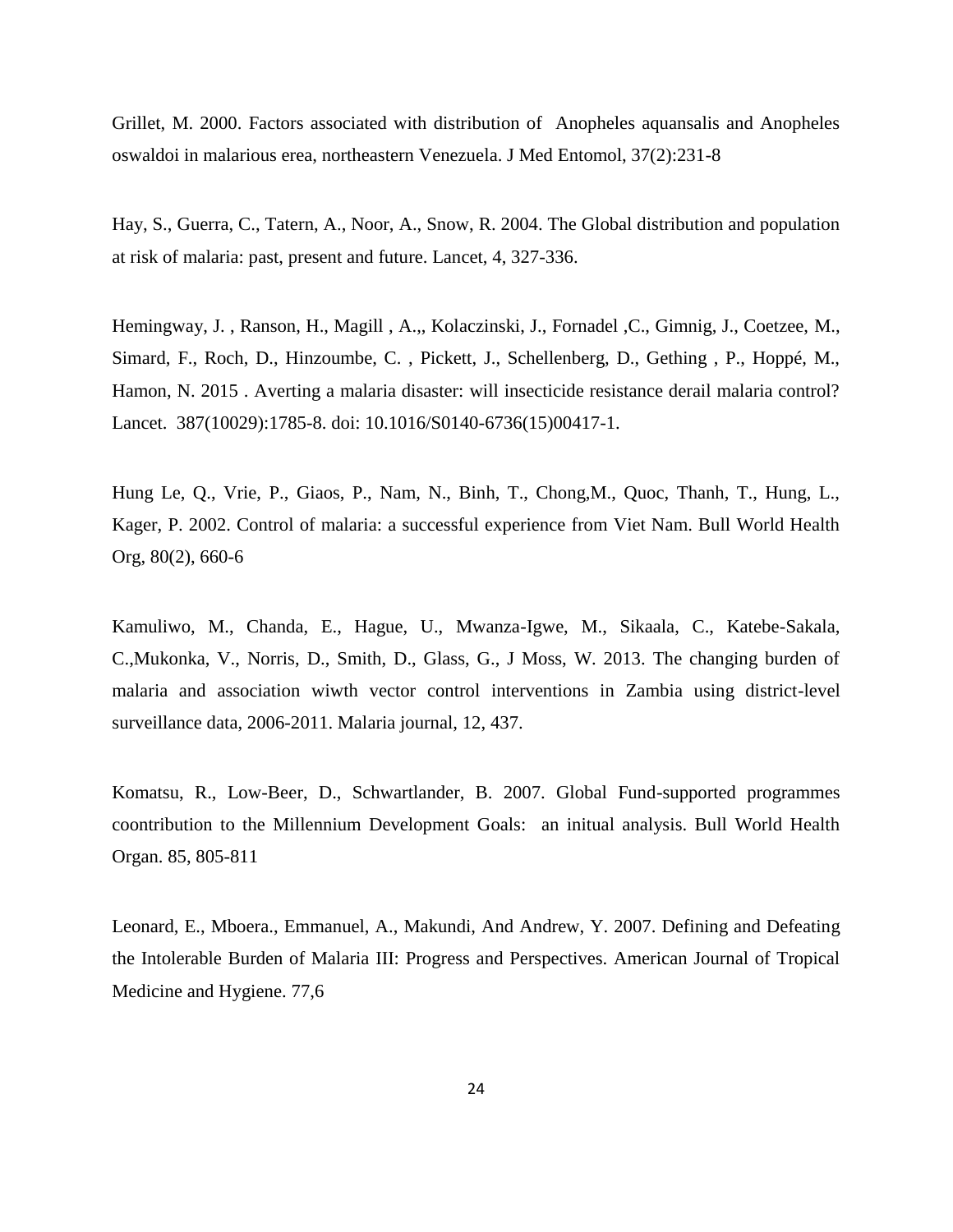Kavetuna, L. 2016. Malaria deaths in Namibia down by 95 percent Available: https://www.newera.com.na/2016/04/25/malaria-deaths-namibia-95-percent-kavetuna. [Accessed Nay 29th 2016]

Lengeler, C., Sharp, B. 2003. Technical Report: Reducing malaria's burden: evidence of effectiveness for decision makers. Available: http://www.globalhealth.org/assets/publications /malaria.pdf http://www.global health. org / assets /publications /malaria.pdf webcite. [Accessed March 24th 2015]

Masaninga, F. C., E. Chanda, P. Hamainza, B. Masendo, H. Kamuliwo, M. Kapelwa, W. Chimumbwa, J. Govere, J. Otten, M. Fall, I. Babaniyi. 2013. Review of the Malaria Epidemiology and Trends in Zambia. Asian Pacific Journal of Tropical Biomedicine.

McmicheaL, J. 2003. Climate Change and human health: risks and responses. . World Health Organisation., 322.

MOH. 2008. National Malaria Indicator Survey Report. Ministry of Health.

MOH. 2012. National Malaria Srategic Plan FY 2011-2015 "Consolidating malaria gains for impact''. In: HEALTH, M. O. (ed.).

NMCC. 2011. Zambia National Malaria Indicator Survey, 2010. National Malaria Control Centre, Ministry of Health

Nyarango, P., Gembremeskel, T., Mebrahtu, G., Mufunda, J., Abdumumini, U., Ogbamariam, A., Kosia, A., Gebrielmichael, A., Gunawardena, D., Ghebrat, Y. 2004. A steep decline of malaria morbidity and mortality trends in Eritrea between 2000 and 2004: the effect of combination of control methods. Malar J, 5, 33.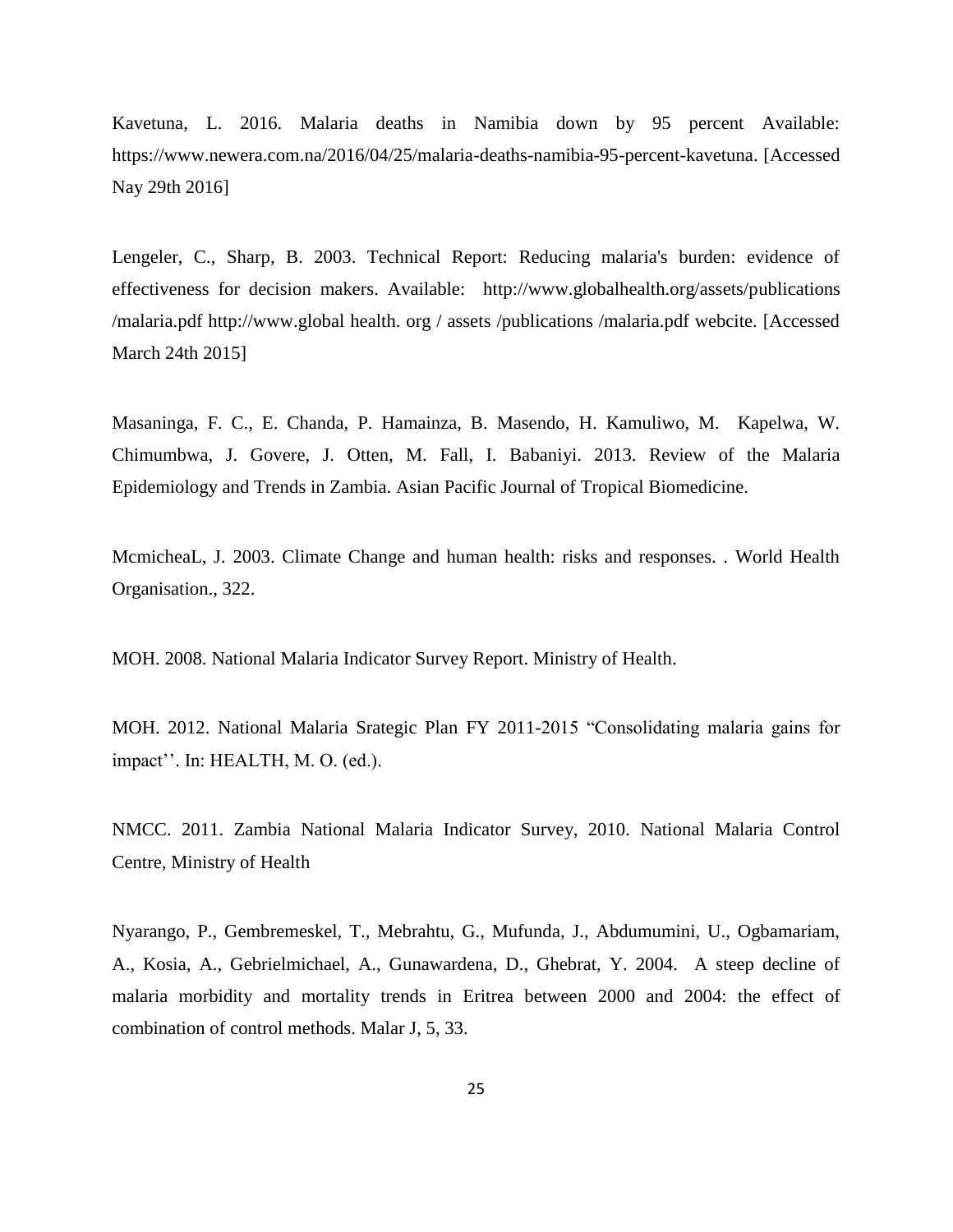Phillips, R. S. 2001. Current status of Malaria and potential for control. Clin Microb. 14, 208- 226

Pluess, B., Tanser. F., Lengeler, C., Sharp, B. 2010. Indoor residue spraying for preventing malaria. In: 4, C. D. S. R. (ed.).

Reubusk, T., Breman, J., Kaiser, R., Warren, M 1986. Malaria. Rev Infect Di, 8, 454-466. .

Roll Back Malaria. 2010. Malaria Funding and Resources Utilization: Progress and Impact Series. Number 1. Available: http://www.rollbackmalaria.Org/ProgressImpactSeries/report1.html webcite. [Accessed April 24th, 2015]

ROWE, A., ROWE, S., SNOW, R., KORENROMP, E., ARMSTRONG, S., STEIN, C. 2006. The burdern of malaria mortality among African children in the year 2000. Int J Epidemiol, 35, 691-704

Abuelmaali, S., Elaagip, A., Basheer, M., Frah, E., Ahmed,F., Elhaj, H. 2013. Impacts of Agricultural Practices on Insecticide Resistance in the Malaria Vector Anopheles arabiensis in Khartoum State, Sudan. PLoS ONE8,11

Sachs, J., Malaney, P. 2002. The economic and social burdern of malaria. Nature, 415, 680-683.

Shiff, C. 2002. Integrated approach to malaria control. Clin Microbiol Rev, 15(2), 278-93

Snow, R., Guerra, C., Noor, A., Myint, H., Hay, S. 2005. The global distribution of clinical episodes of Plasmodium falciparum Malaria. Nature. 434, 214-217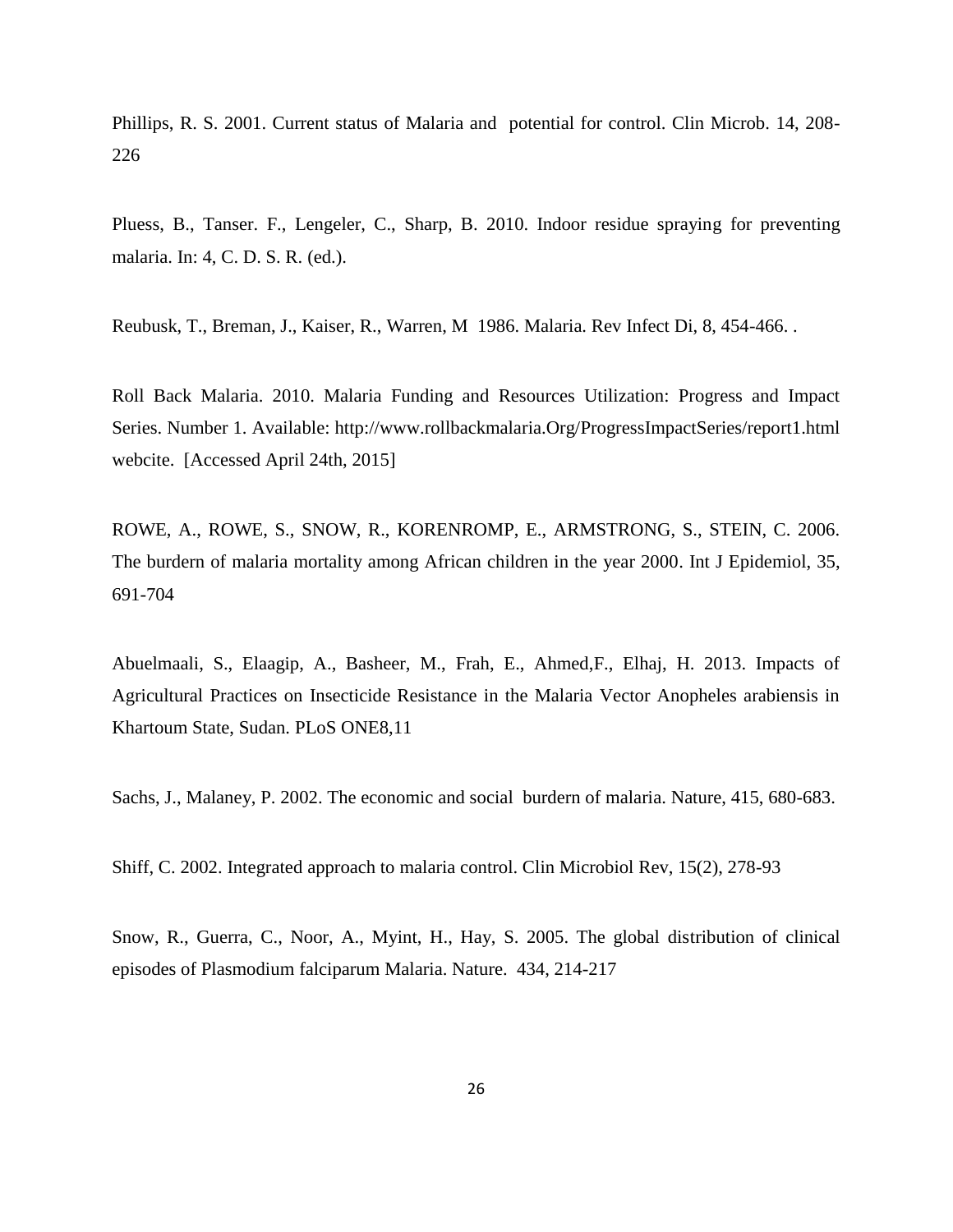Snow, R., Trape, J.,Marsh, K. 2001. The past, present and future of childhood malaria mortality in Africa. Trends parasitol, 17, 593-597.

Tambo, E., Adebowale, E., Huang, F.,C Hen, J., Zhou, S., Tang,L. 2012. Scaling up impact of malaria control programmes: a tale of events in sub-Saharan Africa and People's Republic of China. Infectious diseases of poverty, 7(1). Available from dio:10.1186/2049-9957-1-7

Tembo, T., Adebowale, A., Huang, F., Chen, J., Zhou, S., Tang, L. 2012. Scaling up impact on malaria control programmes: a tale of events in sub saharan Africa and Peoples Republic of China. Infectious diseases of Poverty, 1.

Ter Kuille, F., Terlouw, D., Philips-Howard, P., Hawley, W., Friedman, J., Kolczak, M., Kariukis., Shi, Y., Kwena, A.,Vulule, J., Nahlen, B. 2003. Impact of permithrine-treated bed nets on malaria transmission in western kenya: crass sectional survey. Am J Trop Med Hyg, 68, 100- 107

Walker, K., Lynch, M. 2007. Contributions of anopheles larval control to malaria suppression in tropical Africa: review of achievments and potential. Med Vet Entomol, 21(1), 2-21

WHO. 2006. Informal consultation on malaria elimination: setting up WHO agenda. WHO/HTM/MAL/20067.1114. Geneva. World Health Organization.

WHO. 2007. Insecticide-treated mosquito nets: a WHO possition statement. WHO; Geneva.

WHO. 2015. World Malaria Report [Online]. World Health Organisation. Available: http://who.int/malari/publications//world\_malaria\_report\_2014/report/en/ [Accessed January 27th, 2016]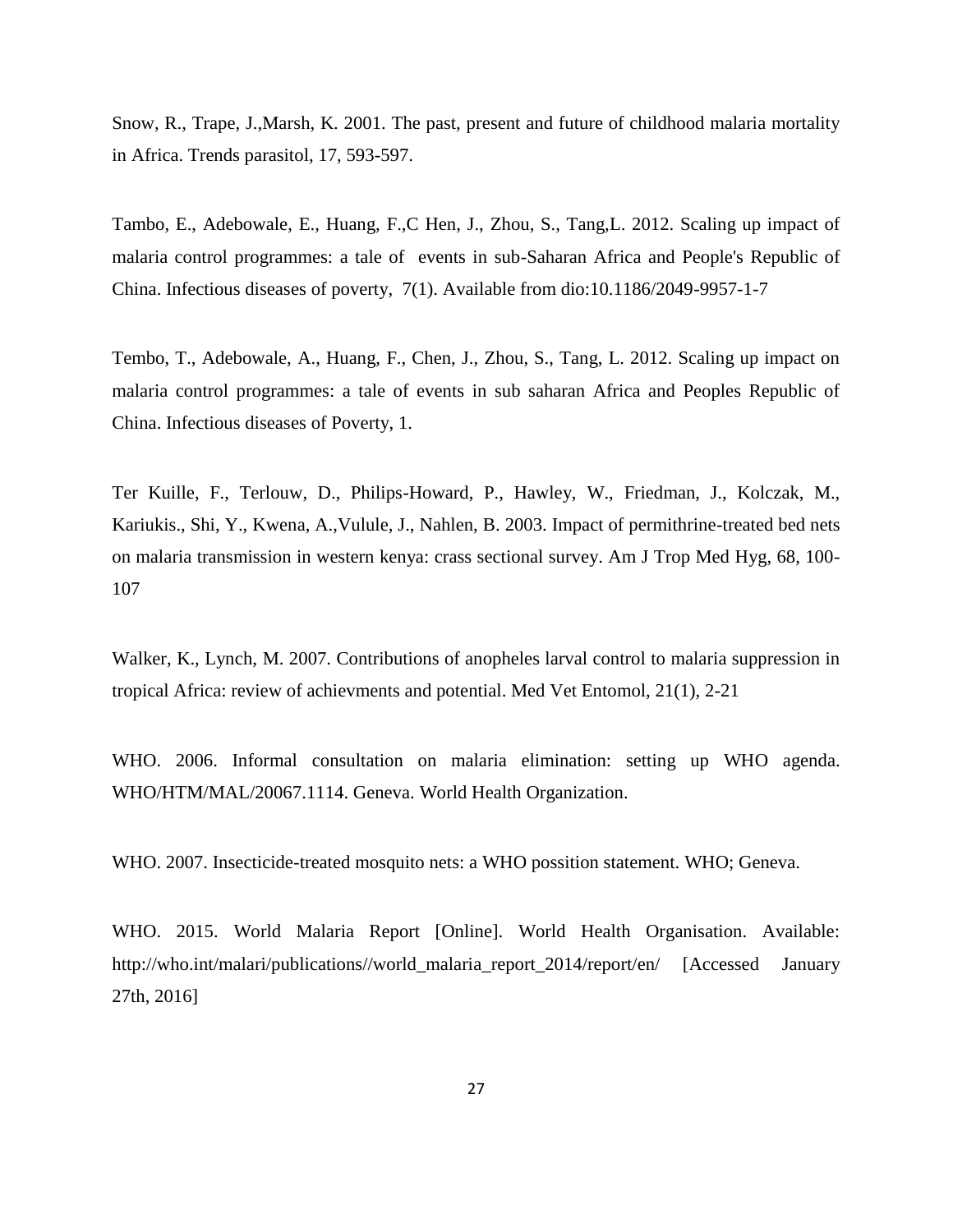# **6.0 APPENDICES**

# **6.1 Consent Form**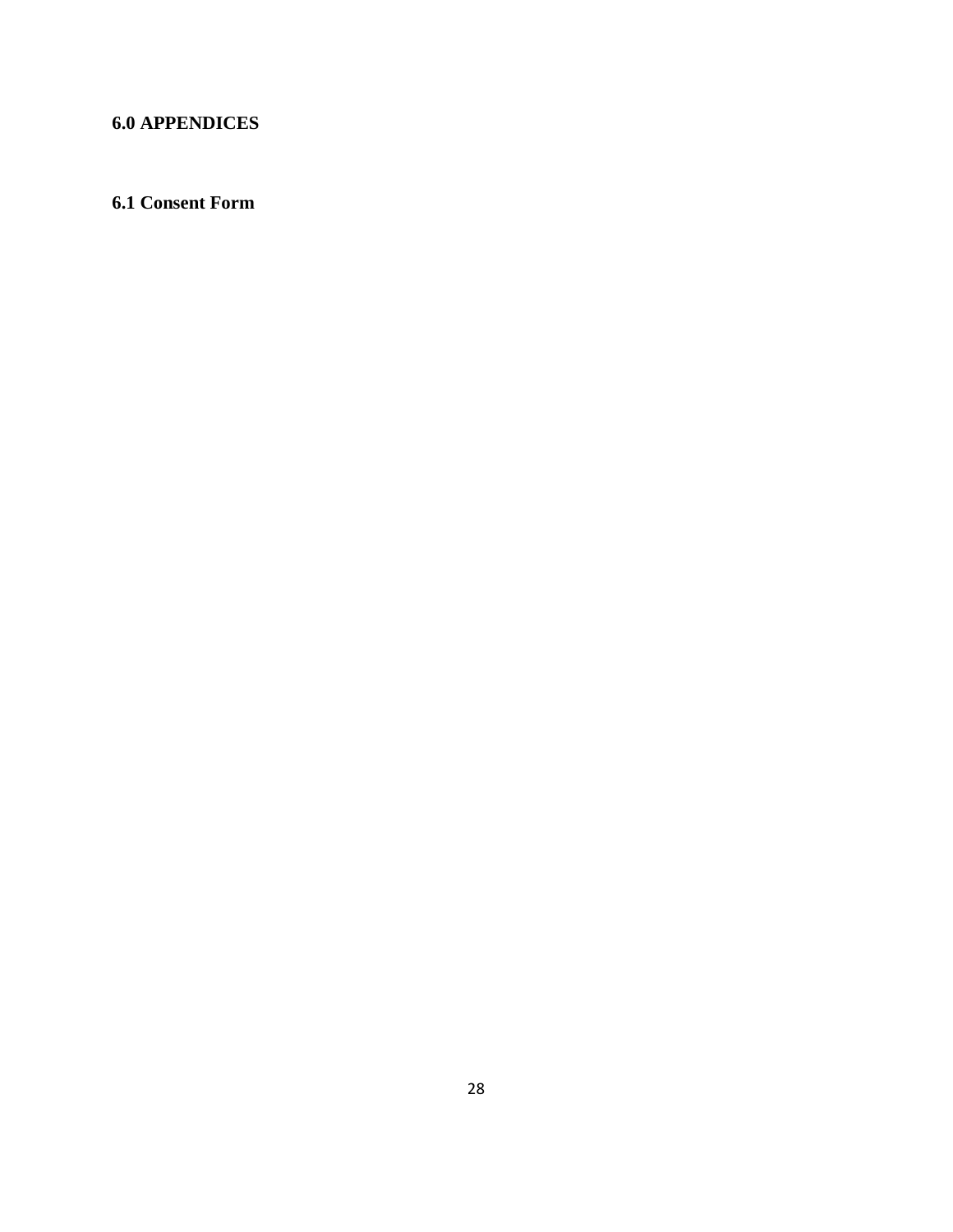# **6.2 Permission Letters**